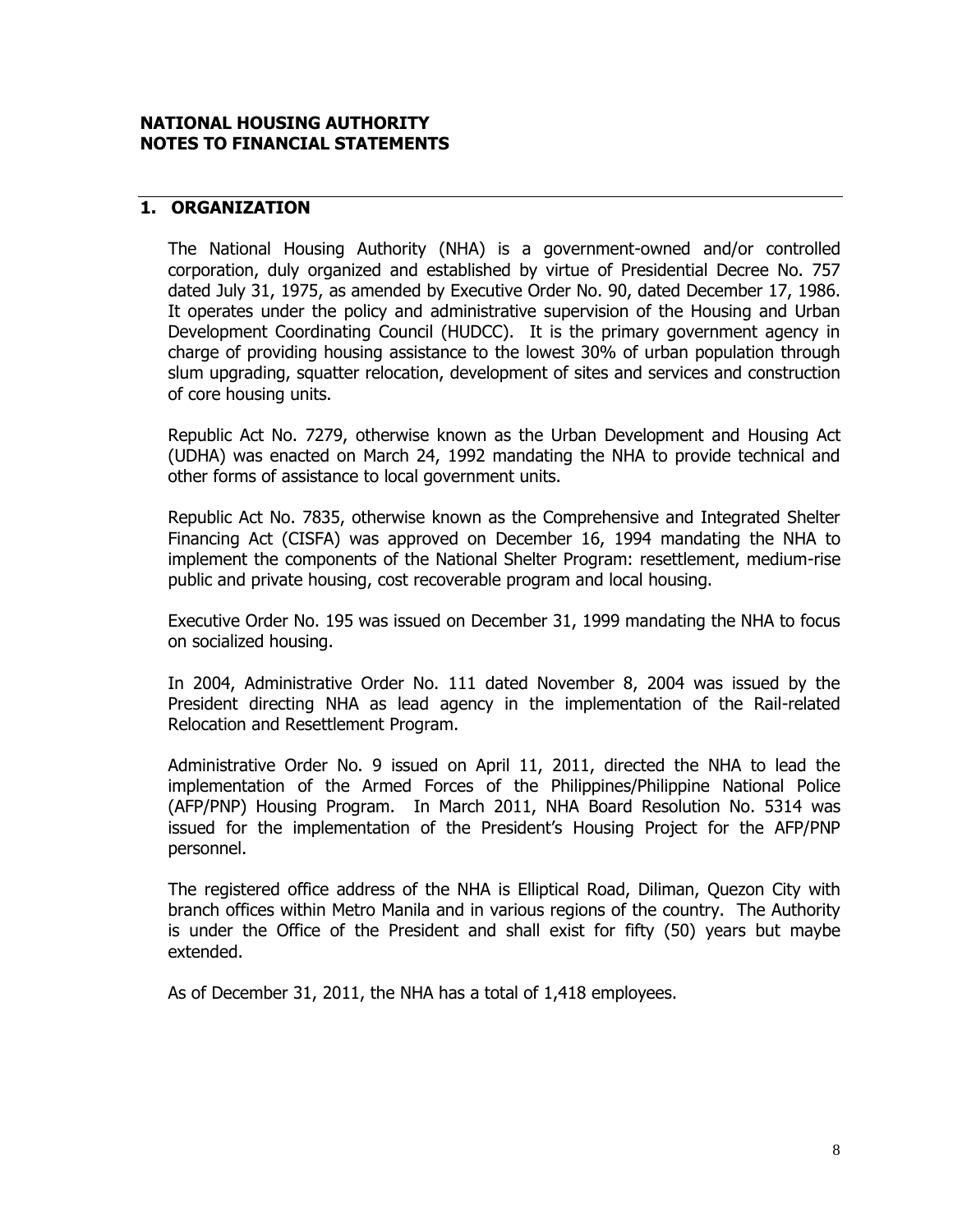# **2. SUMMARY OF SIGNIFICANT ACCOUNTING POLICIES**

### **Consolidation**

The financial statements of the NHA are composed of the accounts of the NHA-owned funds and the Comprehensive and Integrated Shelter Financing Act (CISFA) fund which are consolidated quarterly. CISFA funds were released by the Bureau of Treasury for the Local Housing Program and the Medium-Rise Public and Private Housing.

No set of books are being maintained in the provincial, district and project offices. Cash Receipts Register together with copies of Official Receipts and deposit slips are being prepared for collections and the same are submitted to the NHA Accounting Department for recording. Likewise, Monthly Summary of Expenses is submitted together with copies of disbursements and supporting documents for recording.

#### Change in Government Accounting System

In compliance with COA Circular No. 2004-001, dated May 7, 2004 and COA Circular Letter No. 2004-002, dated April 29, 2004, bearing on the guidelines and procedures on the adoption of the Chart of Accounts under the New Government Accounting System (NGAS) by Government-Owned and/or Controlled Corporations (GOCCs), the NHA implemented the new system effective October 1, 2005. The balances of accounts as of September 30, 2005 were converted to the prescribed chart of accounts.

COA Circular No. 2008-001, dated January 29, 2008, the Revised Philippine Government Chart of Accounts (PGCA) is issued to prescribe the use of a more comprehensive Chart of Accounts to respond to the information needs of government agencies in implementing the New Government Accounting System (NGAS). The NHA reclassified all account balances in the Trial Balance as of March 31, 2008 to the revised chart of accounts.

The Financial Statements as of December 31, 2011 were presented in accordance with the New Government Accounting System (NGAS) to comply with COA Circular No. 2008- 03, dated December 24, 2008.

#### Cash and Cash Equivalents

Cash includes cash on hand and in banks. Cash equivalents are temporary investments in Treasury Bills with the Bureau of Treasury with maturities of three months or less. Petty cash funds are maintained under the imprest system.

#### Investments in Securities

 Treasury bills with more than 91 days maturity period are classified under Investments in Securities. The investments are recorded at acquisition cost and the interest earned therein is recorded upon maturity.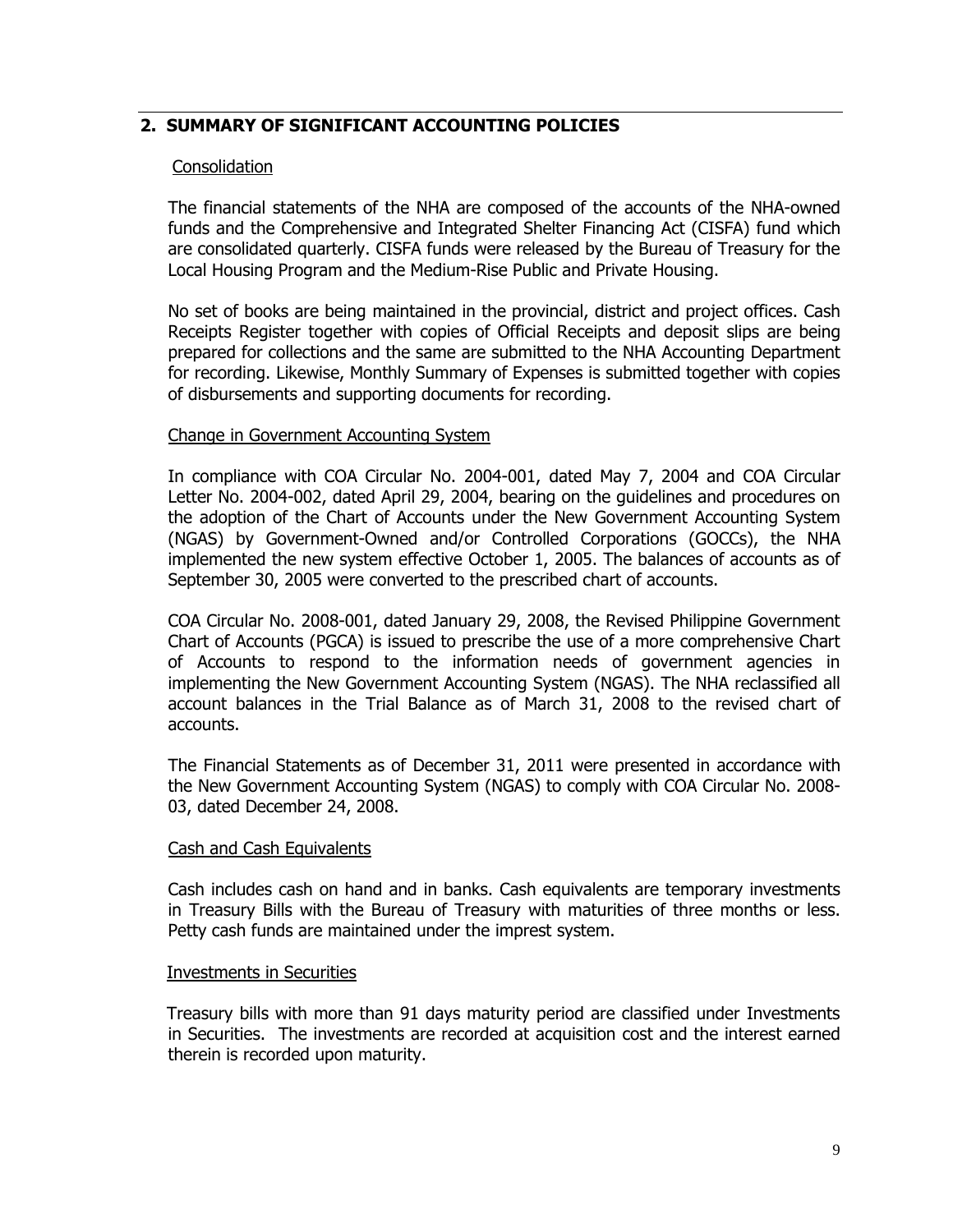#### Inventories

Inventories in the form of housing projects completed and undergoing development are valued at construction cost plus pre-development costs and expenses for design and supervision. Acquired assets, which represent foreclosed properties, are valued at the total amount due from such account at the time of foreclosure plus all incidental expenses such as legal fees and foreclosure expenses. Supplies & materials are valued at cost using the moving average method.

#### Receivables

Receivables are stated at face value, except for rental receivables which are net of allowance for doubtful accounts.

#### Allowance for Doubtful Accounts

The allowance for doubtful accounts is based on estimated collectability of rental receivable balances. Higher rate of allowance is provided for long-outstanding accounts based on the aging report as follows: 4 to 6 months, 10%; 7 to 12 months, 20%; over 1 year to 3 years, 30%; over 3 years to 5 years, 40%; and over 5 years, 50%.

Allowance for doubtful accounts were set up for dormant receivables from local government units, loans receivable, due from GOCCs, LGUs, and NGAs.

#### Property and Equipment

Property and equipment are carried at cost less accumulated depreciation. Significant improvements are capitalized, while cost of maintenance and repairs are charged to expense. When property is disposed, the cost and the related accumulated depreciation are eliminated. Any gain or loss resulting from such disposal is credited or charged to current operations.

#### **Depreciation**

Depreciation is computed using the straight-line method, which recognizes equal periodic charges over the estimated lives of the assets ranging from 5 to 30 years. Estimated salvage value pegged at ten percent (10%) of the acquisition cost is deducted before dividing the same by the estimated useful life. This is in accordance with COA Circular No. 2003-007, dated December 11, 2003.

#### Recognition of Liability

Liability is recognized at the time goods are accepted, services are rendered and when supplier/creditor bills are received.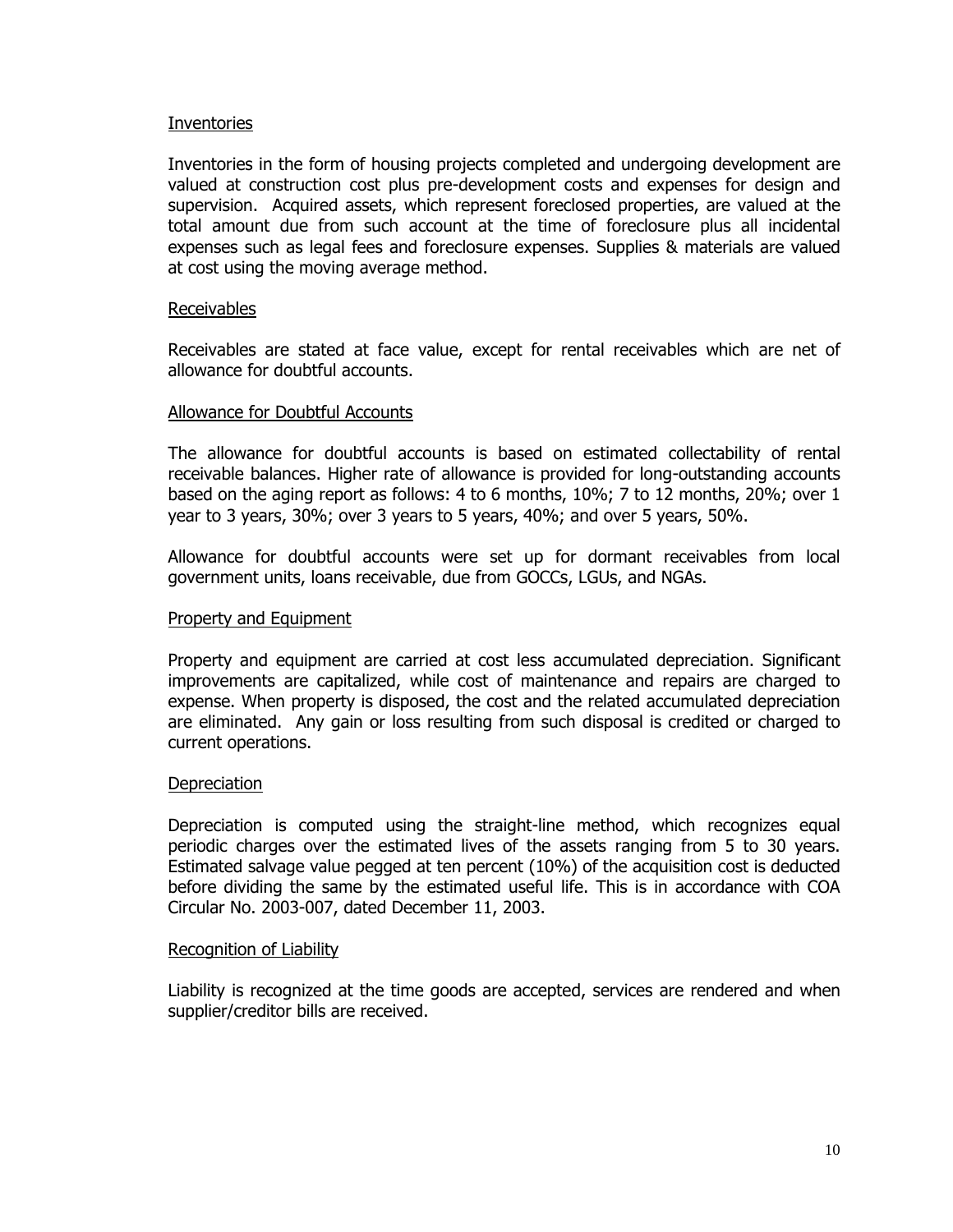#### Borrowing Costs

Borrowing costs for loans used in completed projects are charged to expense while borrowing costs for loans invested in joint venture projects are being capitalized or charged to Investment in Joint Venture account.

#### Taxes and Licenses

Under Republic Act No. 7279, the NHA is exempted from national taxes on sale, exchange or other disposition of real properties under the socialized housing program.

However, NHA is not exempted from the 20% final withholding tax on interest from currency bank deposits, yield, or any other monetary benefits from deposit substitutes, trust funds, and similar arrangements and royalties; and income taxes from transactions not directly related to socialized housing.

#### Recognition of Income and Expenses

The NHA adopts the modified accrual basis of accounting. All expenses are recognized when incurred and reported in the financial statements in the period to which they relate. Income is recognized at the time it is earned and is regarded as applicable to the period in which it is realized.

Time-based accrual policy is being used for uncollected interest. Under this policy, an account shall be accrued for a period of one year only and there will be an automatic stoppage of accruals once the subject account becomes more than one year delinquent.

#### Functional and Presentation Currency

The financial statements of the NHA have been prepared using the historical cost basis and are presented in Philippine peso, which is the NHA's functional and presentation currency.

#### Foreign Currency Transactions

The NHA converts into local currency its foreign currency-denominated transactions using, whenever appropriately applicable, the average and actual foreign exchange rate prevailing during the month and date of transaction, respectively. Monetary assets and liabilities that are denominated in foreign currencies are restated using the closing exchange rate at reporting date. Foreign exchange gains and losses arising from foreign currency fluctuations are recognized in profit or loss for the period.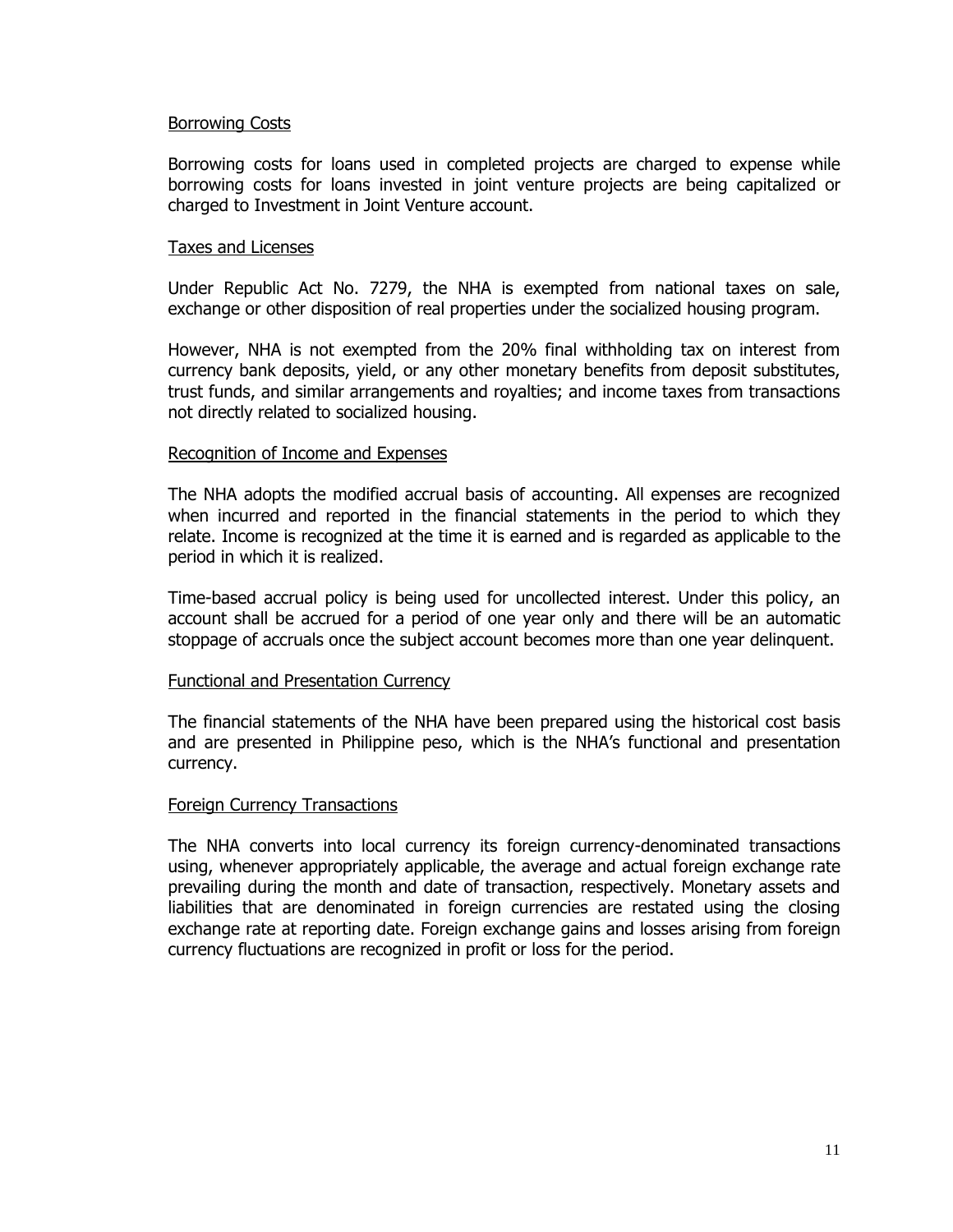# **3. CASH AND CASH EQUIVALENTS**

The account consists of:

|                            | 2011          | 2010          |
|----------------------------|---------------|---------------|
| Cash on Hand               |               |               |
| <b>Collecting Officers</b> | 6,917,115     | 4,355,694     |
| <b>Disbursing Officers</b> | 38,124,568    | 40,327,883    |
| Petty Cash Fund            | 151,021       | 149,412       |
| Cash in Bank               |               |               |
| Current                    | 1,918,657,483 | 393,144,496   |
| Savings                    | 49,317,112    | 32,926,981    |
| <b>Time Deposit</b>        | 1,826,036,510 | 1,357,956,483 |
|                            |               |               |
|                            | 3,839,203,809 | 1,828,860,949 |

Cash Disbursing Officers account includes cash advances for special purpose.

# **4. RECEIVABLES**

This account is composed of the following:

|                                     | 2011          | 2010          |
|-------------------------------------|---------------|---------------|
| <b>Accounts Receivable</b>          |               |               |
| Receivables - Cash Sales            | 1,010,931     | 588,186       |
| <b>Rental Receivables</b>           | 2,343,447,331 | 2,596,473,521 |
| Receivables - Mortgage Sales        | 6,256,558     | 4,690,278     |
| Receivables - Installment Sales     | 952,663,497   | 874,876,278   |
| Due from Officers and Employees     | 475,621       | 242,516       |
| Loans Receivable                    |               |               |
| <b>LGUs</b>                         | 20,597,685    | 10,672,693    |
| Others                              | 198,614,711   | 56,037,645    |
| Interest Receivable                 | 44,690,026    | 83,435,961    |
| Due from                            |               |               |
| <b>NGAs</b>                         | 76,864,397    | 60,052,024    |
| <b>GOCCs</b>                        | 10,840,102    | 8,872,330     |
| <b>LGUs</b>                         | 46,649,225    | 23,904,934    |
| NGOs/POs                            | 2,400,000     | 978,673       |
| Receivables - Disallowances/Charges | 2,240,961     | 2,240,961     |
| <b>Other Receivables</b>            | 41,423,850    | 32,282,100    |
|                                     | 3,748,174,895 | 3,755,348,100 |
| Allowance for Doubtful Accounts     | (272,931,191) | (280,833,546) |
|                                     |               |               |
|                                     | 3,475,243,704 | 3,474,514,554 |

Accounts Receivable represents the current portion due from beneficiaries in various housing projects. The amount of P1,998 million pertains to Rental Receivables from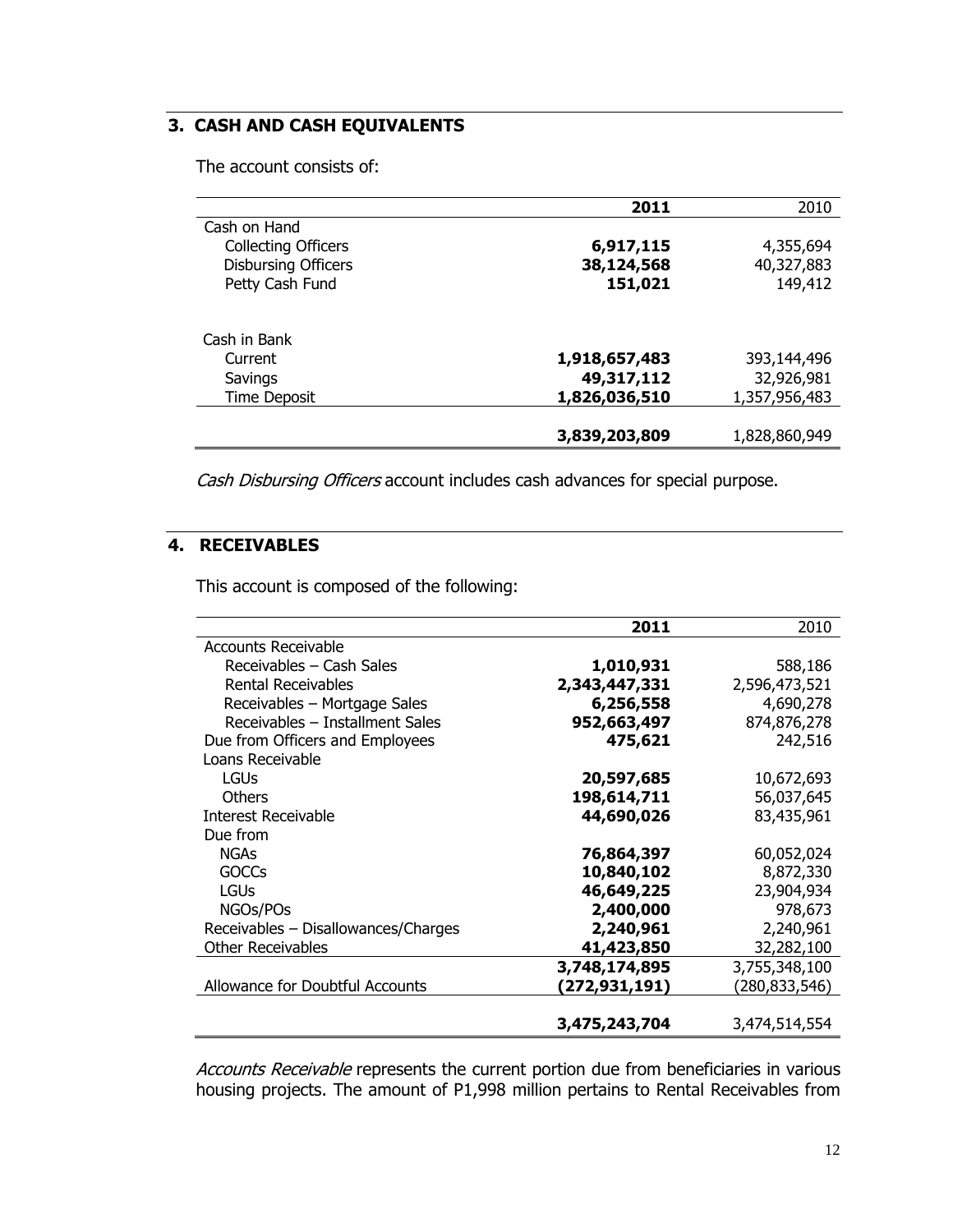DOTC for the lease of the North Triangle property covered by a Contract of Lease executed in April 1998. In March 2007, DOTC, NHA and MRT Development Corporation executed a Memorandum of Agreement and Assignment Agreement wherein DOTC assigned its Depot Development Rights Payment due from MRT Development Corporation and authorizes the latter to remit the same to NHA. The NHA receives monthly remittance from MRT based on Depot DRP schedule starting July 2007.

Interest Receivable pertains to accrued interest on Installment Sales from accounts with 1 year arrearages per Aging Report.

Due from LGUs and Due from NGAs are advances made by the NHA to the different government units which are subject to liquidation supported by the Statement of Obligations and Disbursements, duly certified by the City Treasurer, approved by the City Mayor and verified and audited by the Auditor of the City.

Due from NGOs/POs are advances made to various Electric Cooperatives for the installation of lighting facilities.

Other Receivables include receivable from various joint venture partners, beneficiaries for water and electric services, MERALCO meters and service deposits, real estate tax and administrative fees charged to the Northrail/Southrail Projects.

The allowance covers the doubtful accounts from beneficiaries' rental accounts.

# **5. INVENTORIES**

The account consists of the following:

|                                                                                         | 2011                           | 2010                           |
|-----------------------------------------------------------------------------------------|--------------------------------|--------------------------------|
| Merchandise Inventory/<br>Items for Sale or Transfer<br><b>Construction in Progress</b> | 7,559,053,590                  | 7,957,736,678                  |
| <b>Housing Units</b><br><b>Resettlement Project</b>                                     | 2,194,679,885<br>1,527,703,554 | 2,188,287,180<br>1,683,332,533 |
| Sites and Services<br>Slum Upgrading                                                    | 228,148,396<br>29,939,270      | 261,681,160<br>22,659,234      |
| <b>Office Supplies Inventory</b><br>Drugs and Medicine Inventory                        | 4,954,704<br>126,985           | 3,390,830<br>121,761           |
| <b>Other Supplies Inventory</b>                                                         | 1,713,727                      | 831,126                        |
|                                                                                         | 11,546,320,111                 | 12,118,040,502                 |

Merchandise Inventory/Items for Sale or Transfer represent the cost of completed projects available for disposition/sale. These also include properties acquired from beneficiaries who failed to pay their accounts.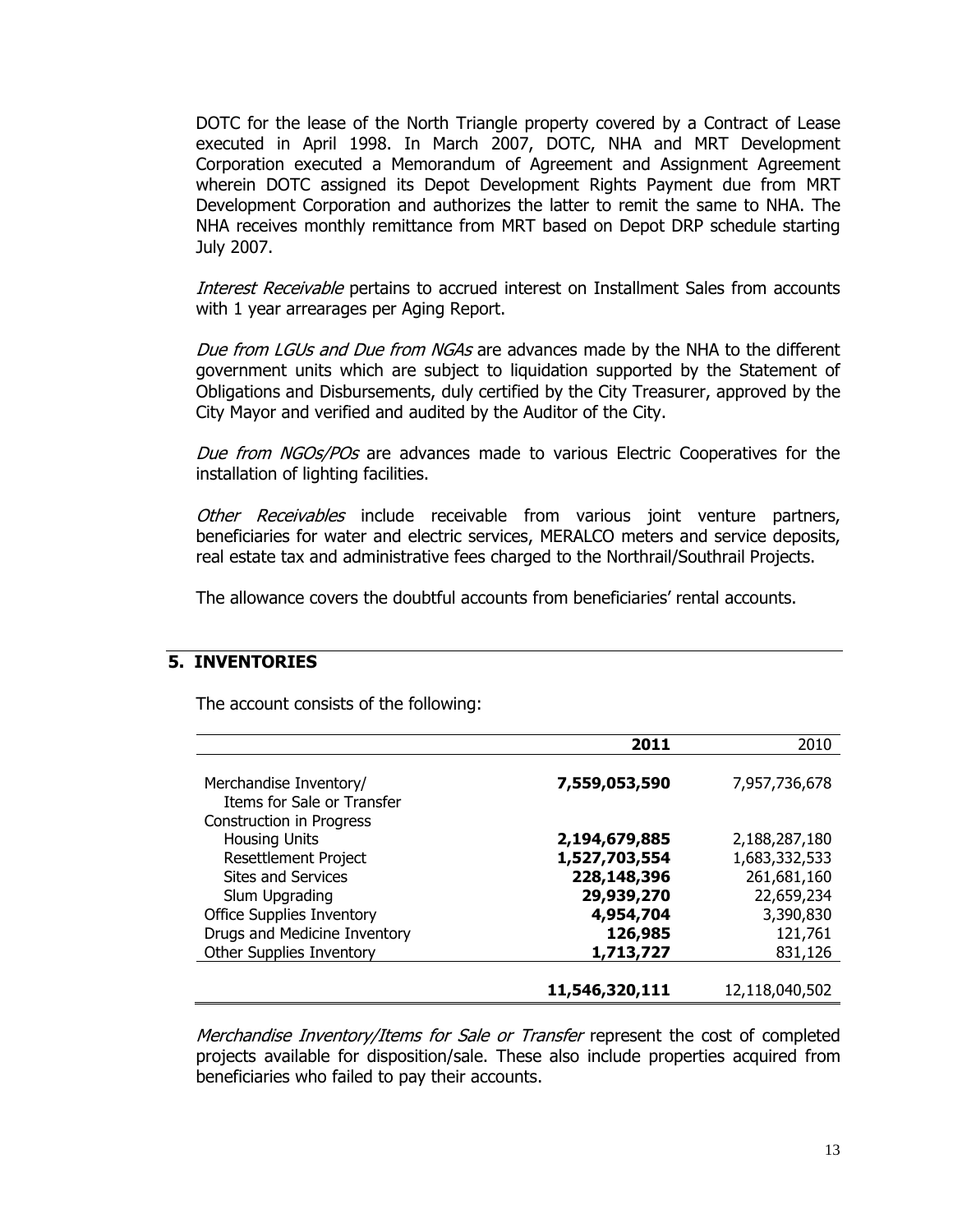Construction in Progress pertains to the cost of on-going projects of the NHA. In 2012, a portion of the account totaling P2.391 billion representing terminated/suspended projects and project under litigation were reclassified to appropriate accounts.

#### **6. PREPAYMENTS**

The account consists of the following:

|                         | 2011       | 2010       |
|-------------------------|------------|------------|
|                         |            |            |
| Advances to Contractors | 12,693,908 | 10,617,861 |
| Prepaid Insurance       | 555,308    | 470,936    |
|                         |            |            |
|                         | 13,249,216 | 11,088,797 |

Advances to Contractors are mobilization fee equivalent to 15% of the contract cost. Dormant accounts amounting to P16.622 million were reclassified to Other Non-Current Assets.

# **7. LONG-TERM RECEIVABLES**

This account is composed of the long-term portion of the following receivables:

|                                 | 2011           | 2010           |
|---------------------------------|----------------|----------------|
| <b>Installment Sales</b>        |                |                |
| NHA - Owned Fund                | 5,503,517,746  | 5,243,056,573  |
| CISFA Fund                      | 280,173,036    | 151,076,631    |
| Loans Receivable - Others       |                |                |
| NHA - Owned Fund                | 15,117,661,149 | 12,408,737,199 |
| <b>CISFA Fund</b>               | 73,089,658     | 72,871,373     |
| Loans Receivable - LGUs         |                |                |
| $NHA - Owned Fund$              |                | 278,806        |
| CISFA Fund                      | 182,335,457    | 175,988,839    |
| Due from LGUs                   | 37,742,250     | 43,548,750     |
| Due from NGAs                   | 223,754,680    | 161,875,248    |
|                                 | 21,418,273,976 | 18,257,433,419 |
| Allowance for Doubtful Accounts | 19,534,124)    | 19,534,124)    |
|                                 |                |                |
|                                 | 21,398,739,852 | 18,237,899,295 |

Receivable from Installment Sales represents the principal amount not yet due from customers arising from the sale of real estate investments.

Loans Receivable – Others consist of loans granted to beneficiaries under the Northrail/Southrail Relocation Program and other loans, such as employees housing and car loans and other loans granted to beneficiaries, like commercial and industrial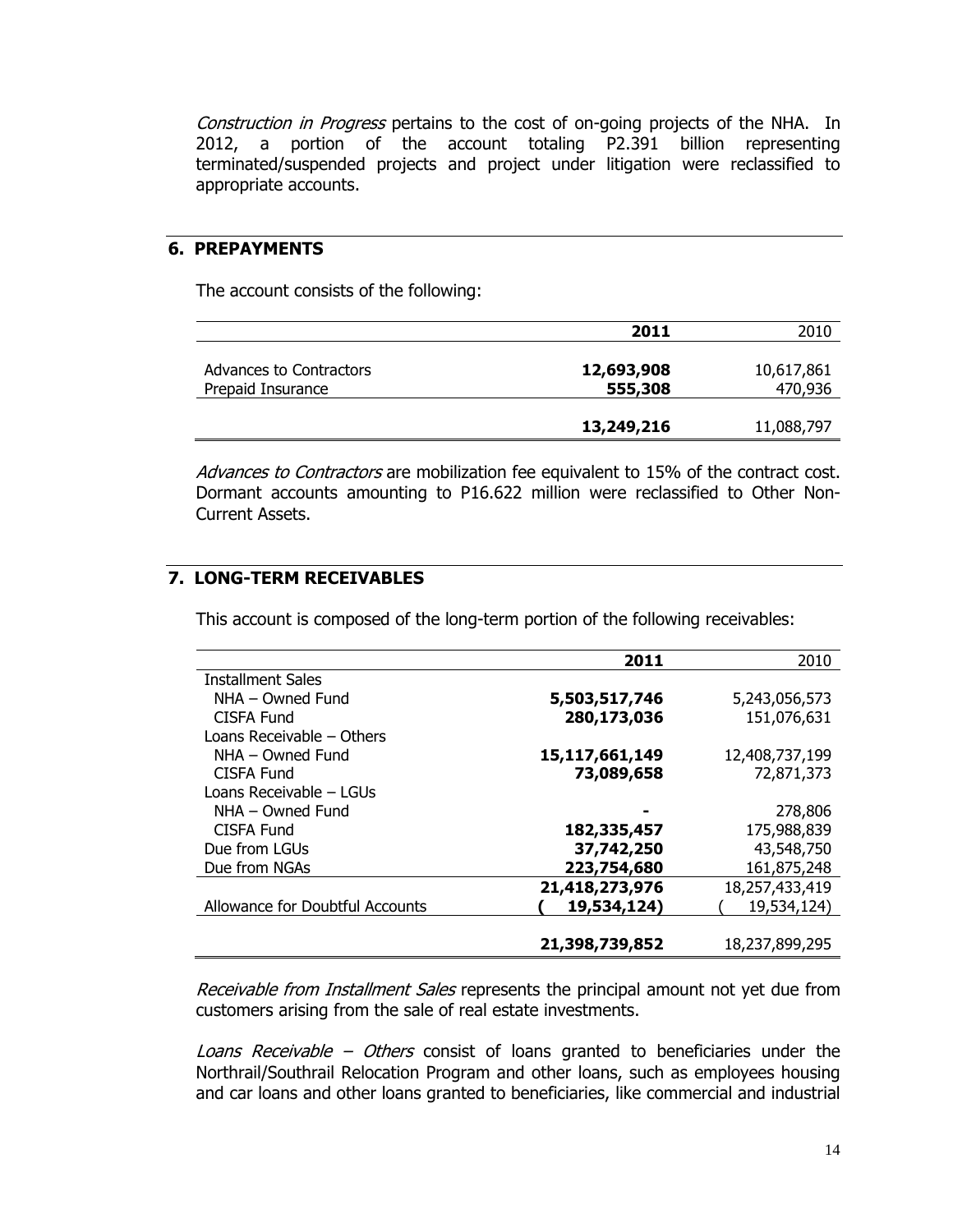loan, housing material loans, small business loans and community mortgage program loans. The account also includes Comprehensive Integrated Shelter Financing Act (CISFA) funds granted to various water districts, cooperatives and community associations for the implementation of socialized housing projects in urban and urbanizable areas in all congressional districts.

Loans Receivable  $-$  LGUs pertain to loans granted to various local government units under the local housing program of the CISFA funds.

# **8. INVESTMENTS**

This account consists of the following:

|                                                                          | 2011                     | 2010                     |
|--------------------------------------------------------------------------|--------------------------|--------------------------|
| Investments in Stocks<br><b>Investments in Bonds</b>                     | 1,403,025,000<br>969,500 | 1,403,005,000<br>969,500 |
| Investments<br>Long-Term<br>Other<br>and<br><b>Marketable Securities</b> | 6,233,377,540            | 6,261,287,851            |
|                                                                          | 7,637,372,040            | 7,665,262,351            |

Investments in Stocks pertain to the P1.403 billion Smokey Mountain Project Participating Certificates issued to the NHA by the Smokey Mountain Asset Pool representing the redemption value of NHA's share in the Smokey Mountain Development and Reclamation Project in payment for the lot owned by NHA. This is non-interest bearing and has no maturity. The increase of P20,000 was due to reclassification of PLDT stock certificates from Guaranty Deposit account to Investments in Stocks account.

Investments in Bonds represent the P0.970 million various Land Bank Bonds with maturity date of 25 years. No redemption has been made for the matured bonds in view of garnishment.

Other Long-Term Investments and Marketable Securities represent the NHA's equity on various joint venture projects:

| Urban Triangle Development Project  | 6,128,414,530 |
|-------------------------------------|---------------|
| Zamboanga Teacher's Village Housing | 10,251,491    |
| <b>AFP Military Housing</b>         | 13,429,077    |
| <b>CBD II Housing Project</b>       | 7,000,000     |
| Canduman Resettlement Project       | 5,049,934     |
| Kadayawan Homes                     | 4,355,582     |
| Seabreeze Housing                   | 3,946,883     |
| Various Joint Venture Projects      | 10,173,934    |
| <b>CISFA</b>                        | 50,756,109    |
| Total                               | 6,233,377,540 |
|                                     |               |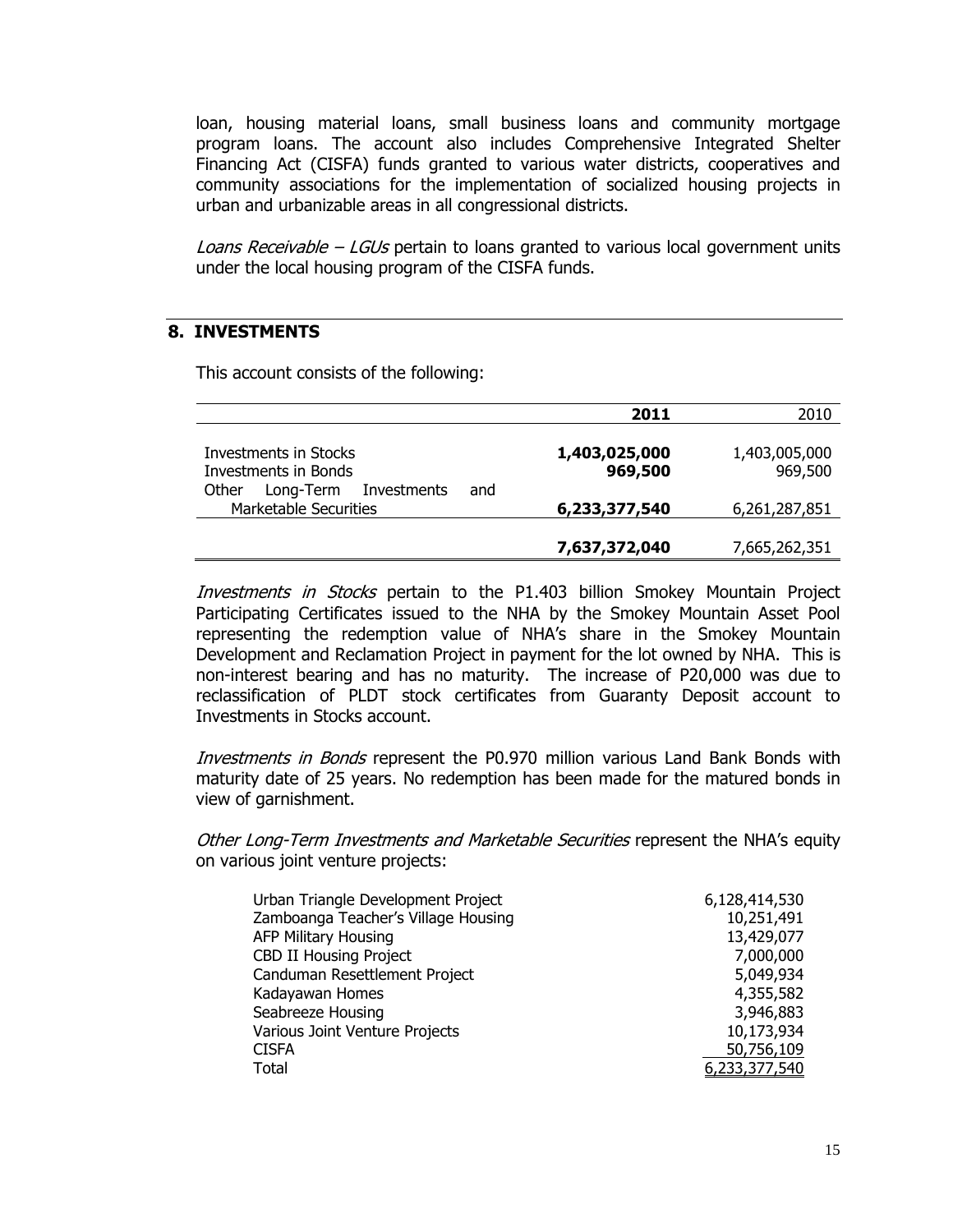# **9. LAND ASSEMBLY FOR FUTURE PROJECTS**

Land Assembly for Future Projects represents costs of undeveloped lots in the following areas acquired for future development:

|                            | 2011          | 2010          |
|----------------------------|---------------|---------------|
|                            |               |               |
| Northern and Central Luzon | 590,401,395   | 603,241,817   |
| Visayas                    | 177,917,576   | 177,917,576   |
| Southern Luzon and Bicol   | 158,614,271   | 158,614,271   |
| Mindanao                   | 86,259,028    | 88,393,175    |
| National Capital Region    | 84,519,932    | 78,959,975    |
|                            |               |               |
|                            | 1,097,712,202 | 1,107,126,814 |

# **10. PROPERTY AND EQUIPMENT**

The roll-over analysis for the account is shown below (amount in thousand pesos):

|                                                                                                               | <b>Land and</b><br>Land<br>Improve-<br>ments | <b>Building</b><br>and<br><b>Structures</b> | <b>Office</b><br>Equipment,<br><b>Furniture</b><br>and<br><b>Fixtures</b> | <b>Machineries</b><br><b>Equipment</b> | Transportatio<br>n Equipment | <b>Total</b>                 |
|---------------------------------------------------------------------------------------------------------------|----------------------------------------------|---------------------------------------------|---------------------------------------------------------------------------|----------------------------------------|------------------------------|------------------------------|
| As of December 31, 2010                                                                                       |                                              |                                             |                                                                           |                                        |                              |                              |
| Cost:<br>Beginning balance<br>Additions<br>Disposal/Retirements/                                              | 722,338                                      | 233,130                                     | 117,744<br>8,097                                                          | 25,139<br>766                          | 60,717<br>35,100             | 1,159,068<br>43,963          |
| Adjustments                                                                                                   | 4,896)                                       | 1,334)                                      | 3,493)                                                                    | 455)                                   | 527)                         | 10,705)                      |
|                                                                                                               | 717,442                                      | 231,796                                     | 122,348                                                                   | 25,450                                 | 95,290                       | 1,192,326                    |
| <b>Accumulated Depreciation:</b><br>Beginning balance<br>Charges for Prior Year<br>Disposal/Retirements/      | 777                                          | 198,560<br>2,016                            | 76,861<br>9,804                                                           | 24,205<br>325                          | 54,949<br>4,023              | 355,352<br>16,168            |
| Adjustments                                                                                                   |                                              |                                             | 2,470)                                                                    | 424)                                   | 527)                         | 3,421)                       |
|                                                                                                               | 777                                          | 200,576                                     | 84,195                                                                    | 24,106                                 | 58,445                       | 368,099                      |
| Net Book Value                                                                                                | 716,665                                      | 31,220                                      | 38,153                                                                    | 1,344                                  | 36,845                       | 824,227                      |
| As of December 31, 2011                                                                                       |                                              |                                             |                                                                           |                                        |                              |                              |
| Cost:<br>Beginning balance<br><b>Additions</b><br>Disposal/Retirements/                                       | 717,442<br>3,300                             | 231,796<br>4,470                            | 122,348<br>5,829                                                          | 25,450<br>376                          | 95,290<br>3,145              | 1,192,326<br>17,120          |
| Adjustments                                                                                                   | 30,313                                       | 176,429                                     | 4,947)                                                                    | 327                                    | 5,740)                       | 196,382                      |
|                                                                                                               | 751,055                                      | 412,695                                     | 123,230                                                                   | 26,153                                 | 92,695                       | 1,405,828                    |
| Accumulated Depreciation:<br>Beginning balance<br>Charge for the Year<br>Disposal/Retirements/<br>Adjustments | 777                                          | 200,576<br>1,637<br>19,189)                 | 84,195<br>10,774<br>3,713)                                                | 24,106<br>457<br>82)                   | 58,445<br>6,544<br>1,330     | 368,099<br>19,412<br>21,654) |
|                                                                                                               | 777                                          | 183,024                                     | 91,256                                                                    | 24,481                                 | 66,319                       | 365,857                      |
| <b>Net Book Value</b>                                                                                         | 750,278                                      | 229,671                                     | 31,974                                                                    | 1,672                                  | 26,376                       | 1,039,971                    |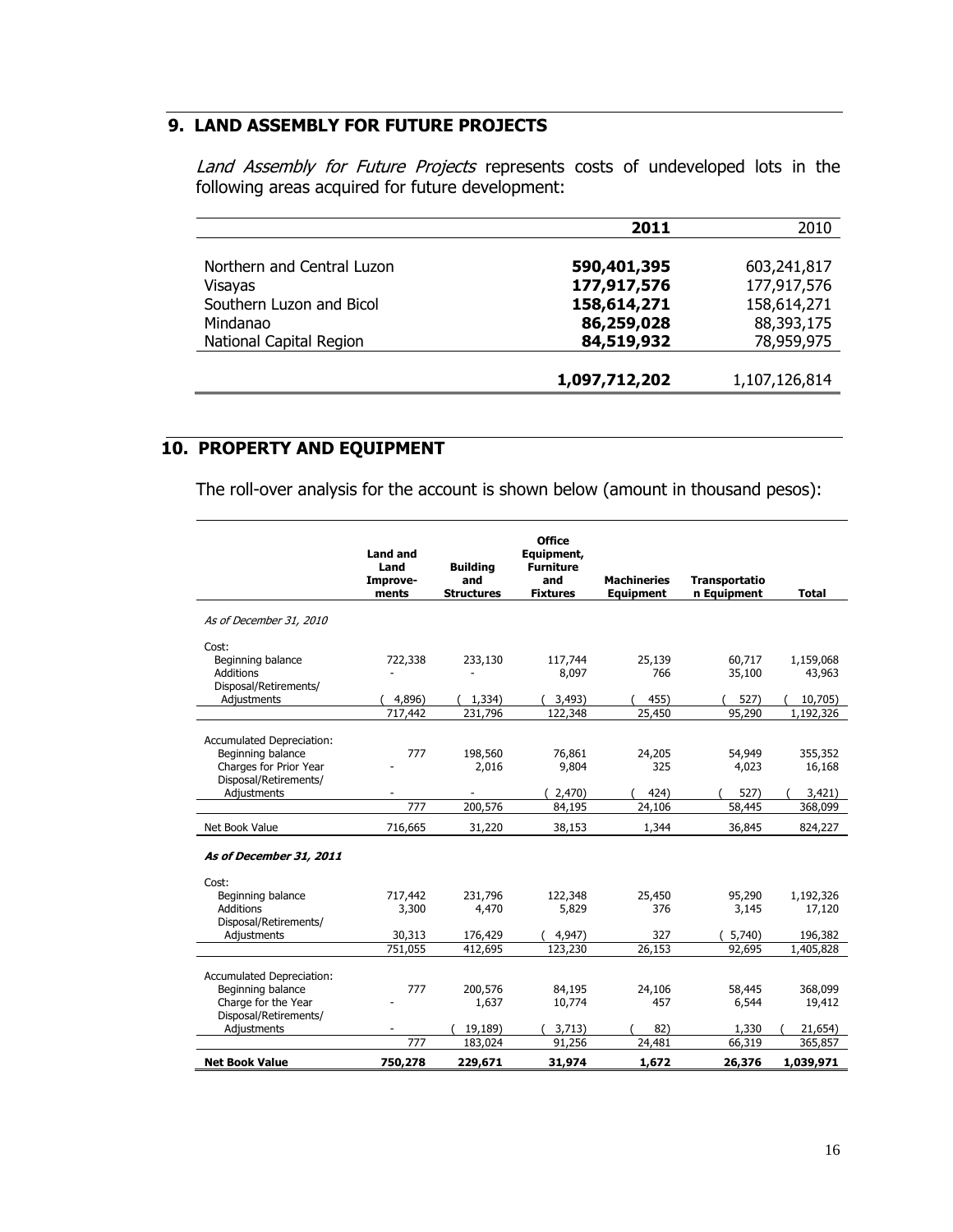# **11. OTHER NON-CURRENT ASSETS**

This account consists of the following:

|                                 | 2011        | 2010          |
|---------------------------------|-------------|---------------|
|                                 |             |               |
| Restricted Fund/Cash            |             |               |
| Deposit Held-in-Trust           | 216,296,132 | 412,476,216   |
| Deposit for Expropriation       | 41,101,118  | 66,169,874    |
| Deposit Held-in-Escrow          | 32,187,367  | 12,611,261    |
| <b>Guaranty Deposits</b>        | 79,629,198  | 79,477,348    |
| <b>Rental Deposits</b>          | 1,443,064   | 1,443,064     |
| <b>Advances to Contractors</b>  | 16,622,323  | 57,770,178    |
| Investment in Trustek           | 35,000,000  | 35,000,000    |
| <b>Accounts Receivable</b>      | 187,233,497 | 204,629,531   |
| Loans Receivable                | 253,371,460 | 262,228,822   |
| Due from LGUs                   | 49,212,398  | 44,553,536    |
| Due from GOCCs                  | 16,746,793  | 18,449,630    |
| Due from NGOs/POs               | 3,921,935   | 2,967,828     |
| Due from NGAs                   | 2,478,582   | 2,228,845     |
| Other Receivables               | 6,851,205   | 7,488,163     |
| <b>Miscellaneous Assets</b>     | 97,349      | 395,748       |
| Unserviceable Office Equipment/ |             |               |
| <b>Furniture and Fixtures</b>   | 105,622     | 107,213       |
|                                 | 942,298,043 | 1,207,997,257 |
| Allowance for Doubtful Accounts | 28,465,580) | 46,971,046)   |
|                                 |             |               |
|                                 | 913,832,463 | 1,161,026,211 |

Deposits Held-in-Trust are collections from housing projects turned-over by other government agencies for administration of NHA, wherein such collection to the funding agency are to be remitted to the Bureau of Treasury as the case maybe.

Deposits for Expropriation are deposits for land expropriation cases filed in court.

Deposit Held-in-Escrow pertains to deposits intended for joint venture projects.

Guaranty Deposits include deposits made to National Home Mortgage Finance Corporation for mortgage take-out loans of various NHA beneficiaries without individual lot titles. These also include deposits to MERALCO, MWSS, various water districts, etc. made for various NHA housing projects and offices for electric and water service connections.

Rental Deposits are advances made for the use of spaces for Project Offices.

Advances to Contractors represent the 15% advance payment for mobilization not yet recouped due to termination/suspension or rescission of contract.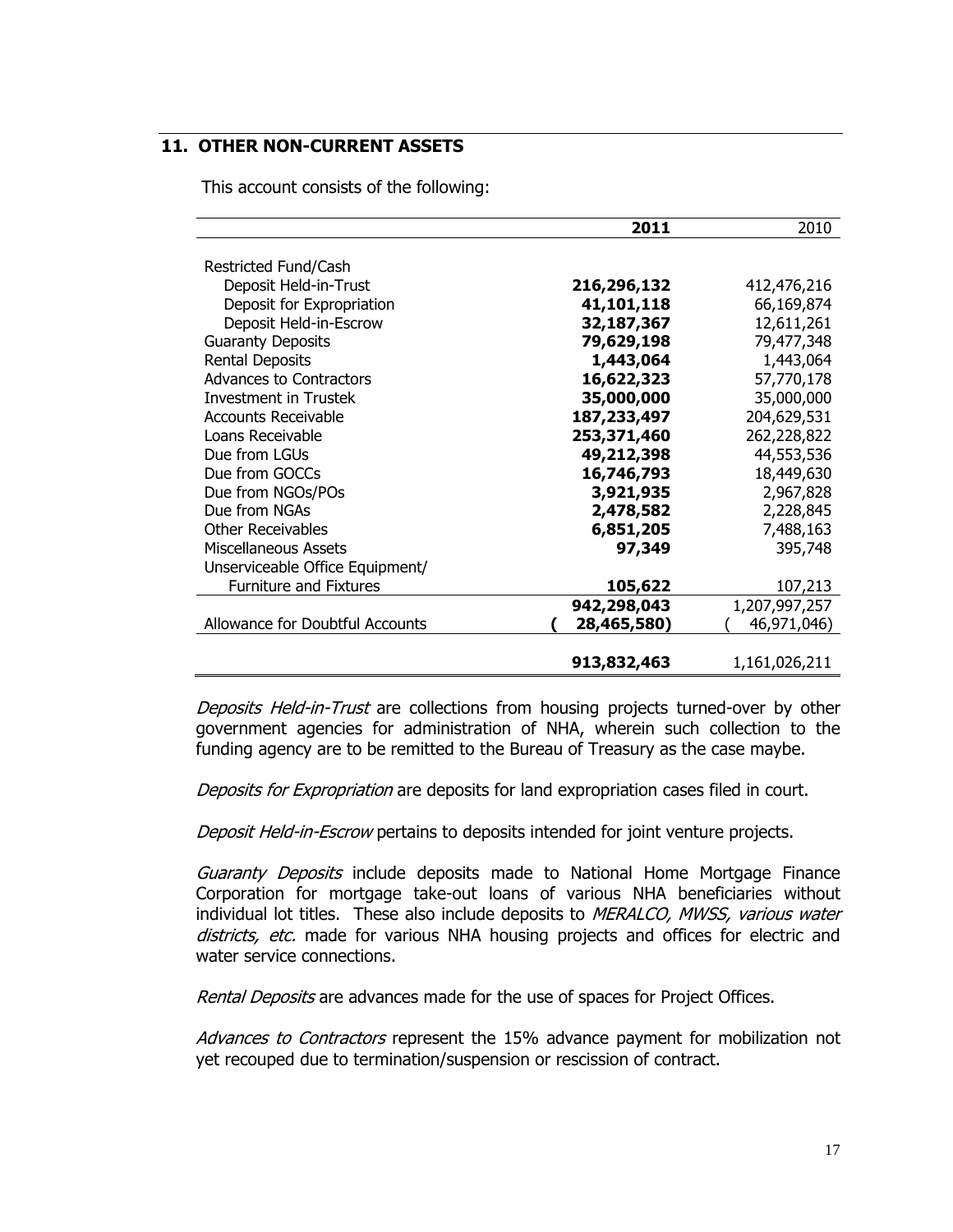Investment in Trustek represents investment in the joint venture with Trustek Conclad Aus-Phil., Inc. The joint venture was terminated and the machineries and equipment which are idle are in the custody of the NHA.

Accounts Receivable represents Receivable from Mortgage Sales which are dormant from 1994 to 2003.

Loans Receivable includes bridge financing to Joint Venture partners who are nonmoving for five (5) years or more.

Due from NGAs/LGUs/GOCCs represent receivables and advances made to different government units wherein Audited Statement of Disbursements is not yet submitted to record the liquidation.

Due from NGOs and POs are advances made to Electric Cooperatives which remained outstanding to date.

Miscellaneous Assets refer to cash in bank accounts on hold by the bank due to garnishment issued by the court.

# **Updates on Garnishment/Deliveries:**

A portion of Restricted Fund/Cash – Deposit Held-in-Escrow in the amount of P19.433 million under LBP Trust Account No. 14-169A is currently on hold due to the garnishment issued by the court in favor of First United Construction Corporation (FUCC). A total of P147.895 million from NHA account was already released to FUCC in March 2007 in partial satisfaction of court decision dated January 7, 2005. NHA's advances to FUCC pertaining to unrecouped mobilization fee in the amount of P38.039 million was deducted from the former's claim against the NHA.

# **12. PAYABLES**

This account includes the following:

|                               | 2011        | 2010        |
|-------------------------------|-------------|-------------|
|                               |             |             |
| <b>Accounts Payable</b>       | 34,488,266  | 23,979,391  |
| Dividends Payable             | 34,040,910  | 19,433,468  |
| Due to Officers and Employees | 837,273     | 5,844,209   |
| Interest Payable              | 350,966,101 | 257,420,094 |
|                               |             |             |
|                               | 420,332,550 | 306,677,162 |

The increase in *Accounts Payable* was mainly due to the accrual of cost of audit services for 2011 amounting to P9.518 million.

The increase of P14.607 million in *Dividends Payable* refers to the unremitted dividends pertaining to the net profit for CY 2011. The amount shall be remitted to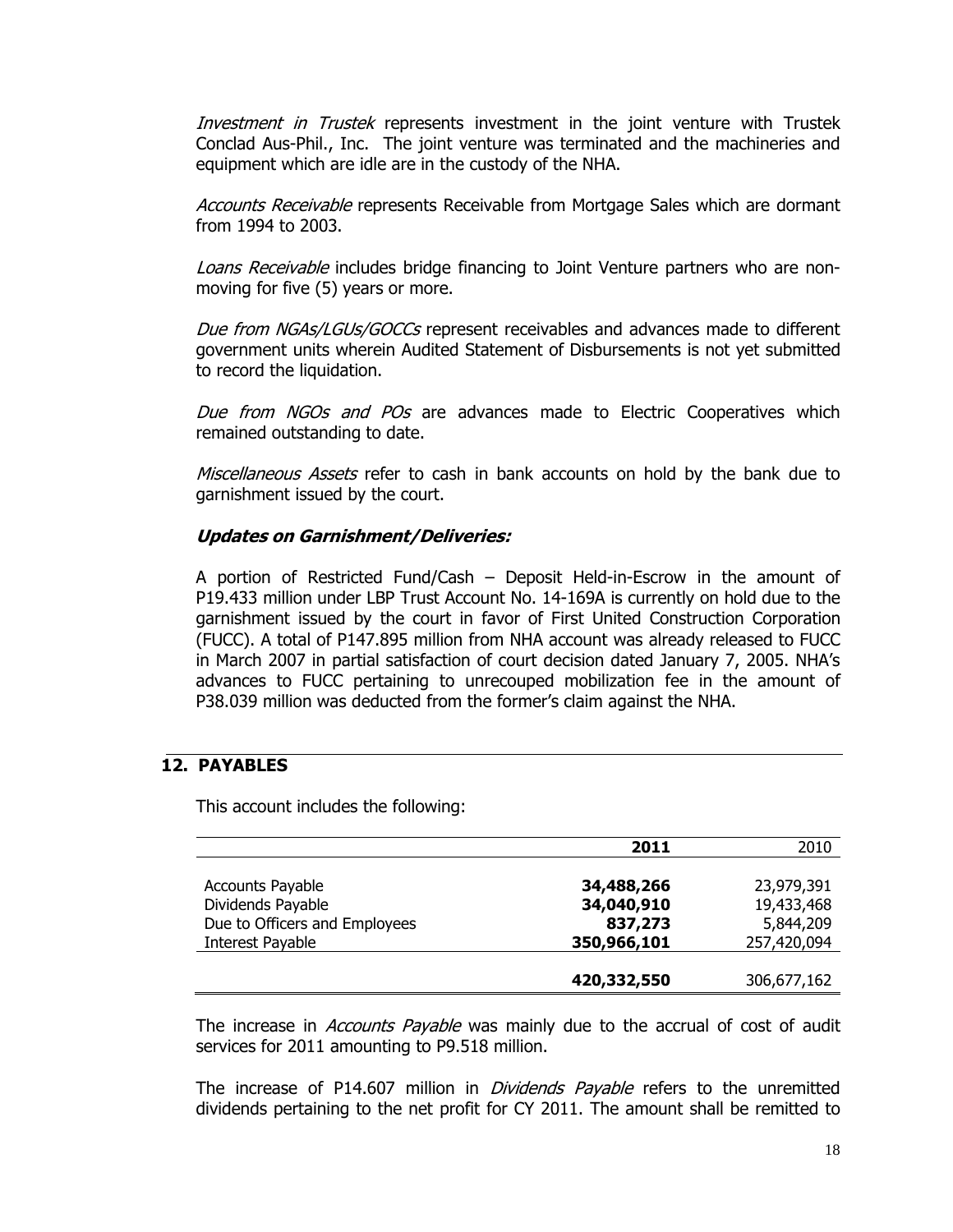the National Government upon issuance of the Annual Audit Report of the Commission on Audit for the same year.

The decrease in *Due to Officers and Employees* in the amount of P5.007 million pertains to payment/release of salaries, allowances, and benefits withheld from Accountable Officers upon liquidation of their cash advances.

The increase in *Interest Payable* was due to accrual of interest on mortgage payable to Home Development Mutual Fund of P93.454 million and on loans payable to the Bureau of Treasury amounting to P91,257.68.

#### **13. INTER-AGENCY PAYABLES**

This account consists of the following:

|                                 | 2011          | 2010          |
|---------------------------------|---------------|---------------|
|                                 |               |               |
| Due to BTr (Main/CISFA Funds)   | 2,329,925,939 | 2,288,410,409 |
| Due to Other GOCCs              |               |               |
| Public Estate Authority (PEA)   | 106,113,641   | 102,851,237   |
| Air Transportation Office (ATO) | 90,227,069    | 75,367,840    |
| BCDA-Villamor Airbase/          |               |               |
| Philippine Centennial           | 35,022,208    | 29,308,689    |
| <b>Others</b>                   | 73,616,738    | 54,148,317    |
| Due to LGUs                     | 84,326,280    | 83,932,079    |
| Due to BIR                      | 11,611,556    | 13,767,628    |
| Due to GSIS                     | 535,816       | 696,525       |
| Due to Pag-IBIG                 | 2,004,270     | 1,800,889     |
| Due to Philhealth               | 334,639       | 321,438       |
| Due to Other NGAs               | 81,405,103    | 20,748,861    |
|                                 |               |               |
|                                 | 2,815,123,259 | 2,671,353,912 |

Due to BTr represents the funds released by the National Government for Medium-Rise Public and Private Housing and Local Housing Program as mandated in the CISFA of 1994 totaling P2.321 billion and the P9.096 million land value of Dumagok Resettlement Project turned over to NHA under Presidential Proclamation No. 589. The National Government shall be reimbursed by the BTr after the final payment of the areas reserved for socialized housing purposes by the qualified beneficiaries.

Due to Other GOCCs mainly represent collections from various housing projects covered by Trust Agreements such as PEA-Pabahay, ATO-Civil Aeronautics Administration, Pasig River Rehabilitation Commission (Kasiglahan 1 to 5 Project), BCDA (Philippine Centennial Village), increased by P32.601 million in 2011. Payable to NHMFC also registered an increase of P40.323 million as a result of reclassification of Other Payables – NHMFC to Due to Other GOCCs. Various accounts with abnormal/negative balances amounting to P2,031,532, increased by 135% or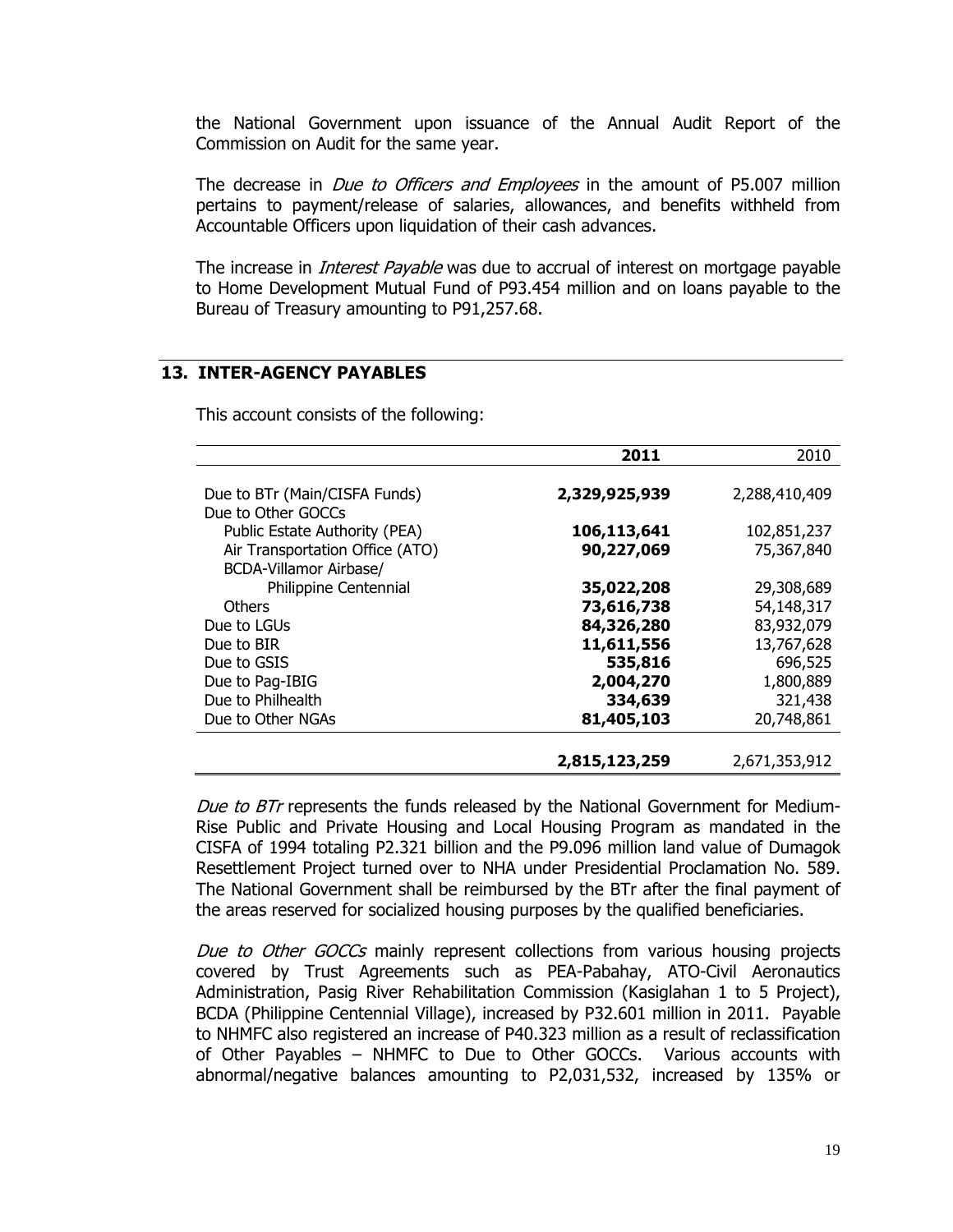P1,165,913 compared to last year's amount of P865,619, also due to reclassifications made from Other Payables to Due to Other GOCCs.

Due to LGUs pertain to collections from various Zonal Improvement Project (ZIP) projects for remittance to LGUs based on Metro Manila Commission Memorandum which was for adjustment in the books to be treated as payment of the beneficiaries.

Due to BIR, GSIS, Pag-IBIG and Philhealth represent personal/corporate contribution/loan repayment, withholding taxes for remittance to said agencies.

Due to Other NGAs and GOCCs are mostly funds entrusted to NHA for special purposes.

#### **14. LOANS PAYABLE**

This account consists of the following:

A. Loans from the National Government

| <b>Creditor/Project</b>                                             | Date of<br>Loan | <b>Maturity</b><br><b>Date</b> | Terms of<br>Payment    | <b>Interest</b><br>Rate | 2011                       | 2010                       |
|---------------------------------------------------------------------|-----------------|--------------------------------|------------------------|-------------------------|----------------------------|----------------------------|
| IBRD-Urban III-LA#1821<br>\$29,435,099<br>P335,493,245              | 6/21/1980       | 12/15/1999                     | Semi-Annual<br>No Loan | 8.25%                   | 97,001,686                 | 97,001,686                 |
| IBRD-Urban III-LA#2067<br>\$25,452<br>P241,002                      | 2/24/1982       |                                | Agreement              | 11.60%                  | 241,002                    | 241,002                    |
| KFW-DBB-LA#1937952<br>DM 9,701,614<br>P38,376,338                   | 10/15/1982      | 6/30/2012                      | Semi-Annual            | 2%                      | 4,758,708                  | 9,097,884                  |
| KFW-DDDP-LA#1934287<br>DM 12,630,393<br>P102,129,542                | 4/10/1987       | 6/30/2012                      | Semi-Annual            | 2%                      |                            | 19,796,709                 |
| <b>GOP Portion- Urban III</b>                                       | 1980 - 1982     |                                |                        |                         | 240,748,000<br>342,749,396 | 240,748,000<br>366,885,281 |
| D. Leans from Coverancest Owned and Controlled Cornerations (COCCo) |                 |                                |                        |                         |                            |                            |

B. Loans from Government-Owned and Controlled Corporations (GOCCs)

| Social Housing Finance Corporation (SHFC) |             | 200,000,000   | 200,000,000    |
|-------------------------------------------|-------------|---------------|----------------|
| North Luzon Railways Corporation (NLRC)   |             | 130,000,000   | 130,000,000    |
| Home Development Mutual Fund (HDMF)       |             | 412,500,000   | 412,500,000    |
|                                           |             | 742,500,000   | 742,500,000    |
|                                           |             |               |                |
|                                           |             | 1,085,249,396 | 1,109,385,281  |
| <b>Current Portion</b>                    |             |               |                |
| National Government:                      |             |               |                |
| KFW -DBB- LA 1937952                      |             | (4,758,708)   | (27, 296, 650) |
| GOCCs                                     |             |               |                |
| <b>HDMF</b>                               | 412,500,000 |               |                |
| <b>SHFC</b>                               | 200,000,000 |               |                |
| <b>NLRC</b>                               | 130,000,000 | 742,500,000)  | (742,500,000)  |
|                                           |             | 747,258,708)  | (769,796,650)  |
|                                           |             |               |                |
|                                           |             | 337,990,688   | 339,588,631    |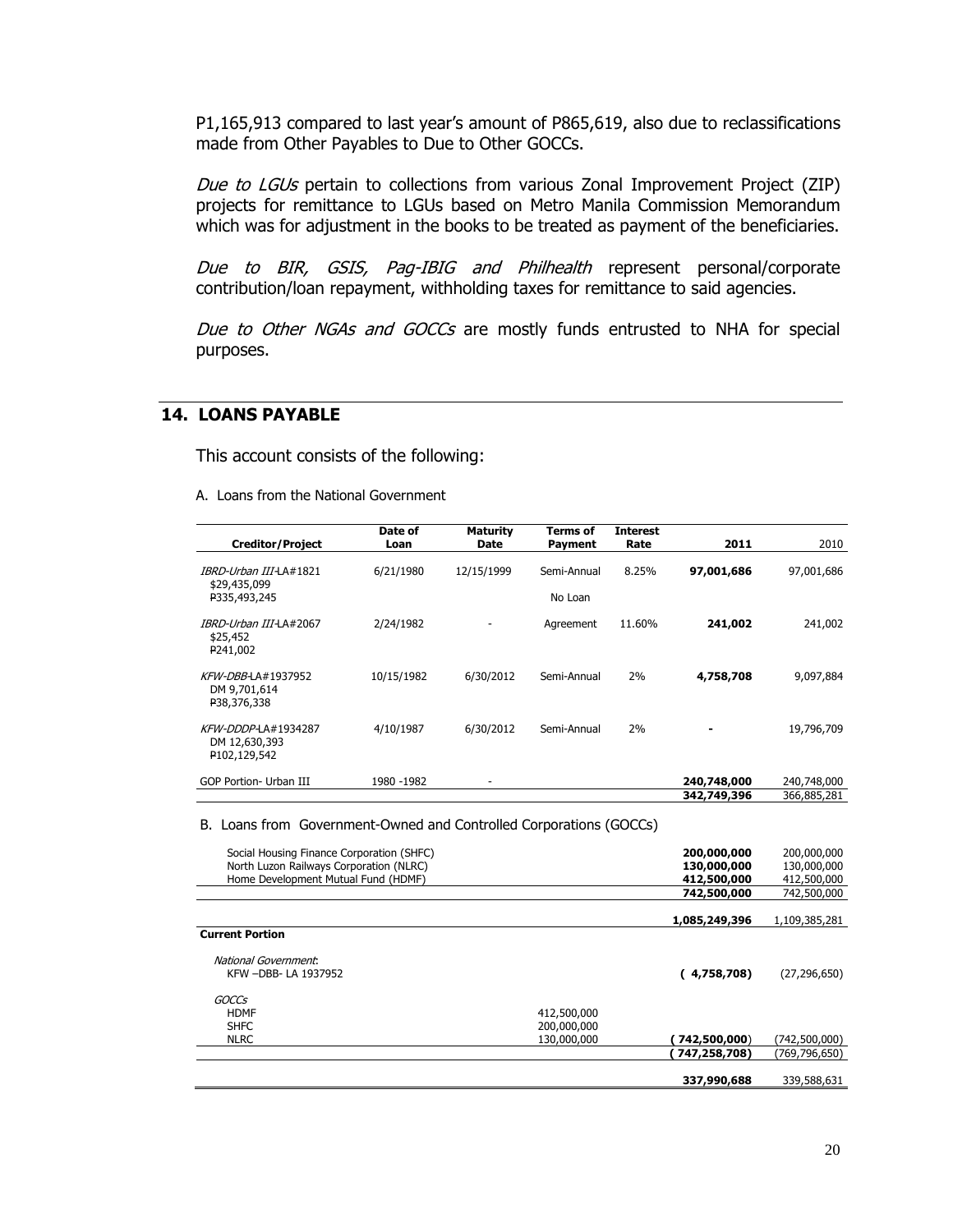IBRD-Urban III - LA#1821 pertains to the loan to be assumed by MWSS for water systems funded by the World Bank under the Zonal Improvement Projects that is subject to issuance of a negative Advice of Allotment by the Bureau of the Treasury.

IBRD-Urban III - LA#2067 represents Urban Engineering Loan of NEDA for technical assistance to Kinhill Proprietary Ltd. No payment has been made for this loan because no billings were received since its grant in 1982.

KFW Loan, DBB LA#1937452, DDDP LA#1934287, Government of the Philippines (GOP) portion Urban III and Urban III LA#2067 are for offsetting against Receivables from Philippine Drug Enforcement Agency (PDEA) as provided in the 2007 GAA.

GOP Portion - Urban III loan represents NHA's 5% share in the total cost for ZIP and Sites and Services Project (SSP).

The loan granted by the Home Development Mutual Fund is secured by NHA property located in Calauan, Laguna.

# **15. OTHER CURRENT LIABILITIES**

|                                   | 2011          | 2010          |
|-----------------------------------|---------------|---------------|
|                                   |               |               |
| <b>Guaranty Deposits Payable</b>  | 506,405,739   | 404,072,583   |
| Performance/Bidders Bonds Payable | 14,268,840    | 13,481,716    |
| Tax Refunds Payable               | 411,115       | 1,853,832     |
| Other Payables                    | 1,498,921,945 | 1,153,958,769 |
|                                   |               |               |
|                                   | 2,020,007,639 | 1,573,366,900 |

This is composed of the following:

Guaranty Deposits Payable refers to the amount deducted from the progress billing of contractors/developers, to guarantee performance which is refundable upon completion of the project.

Other Payables include: a) proceeds from the mortgage take-out from NHMFC/Home Development Mutual Fund representing NHA and developer's share under joint venture projects; and b) Miscellaneous liabilities/Due to Contractors consisting of amounts received from prospective buyers, tenants, awardees and contractors to guarantee performance of awarded contracts.

As of December 31, 2011, Other Payables account increased by P344.963 million due to additional equity contribution of Ayala Land, Inc. (ALI) for the joint venture project at North Triangle and the amount set-up as payable to First United Construction Corporation (FUCC) based on Entry of Judgment issued by the Supreme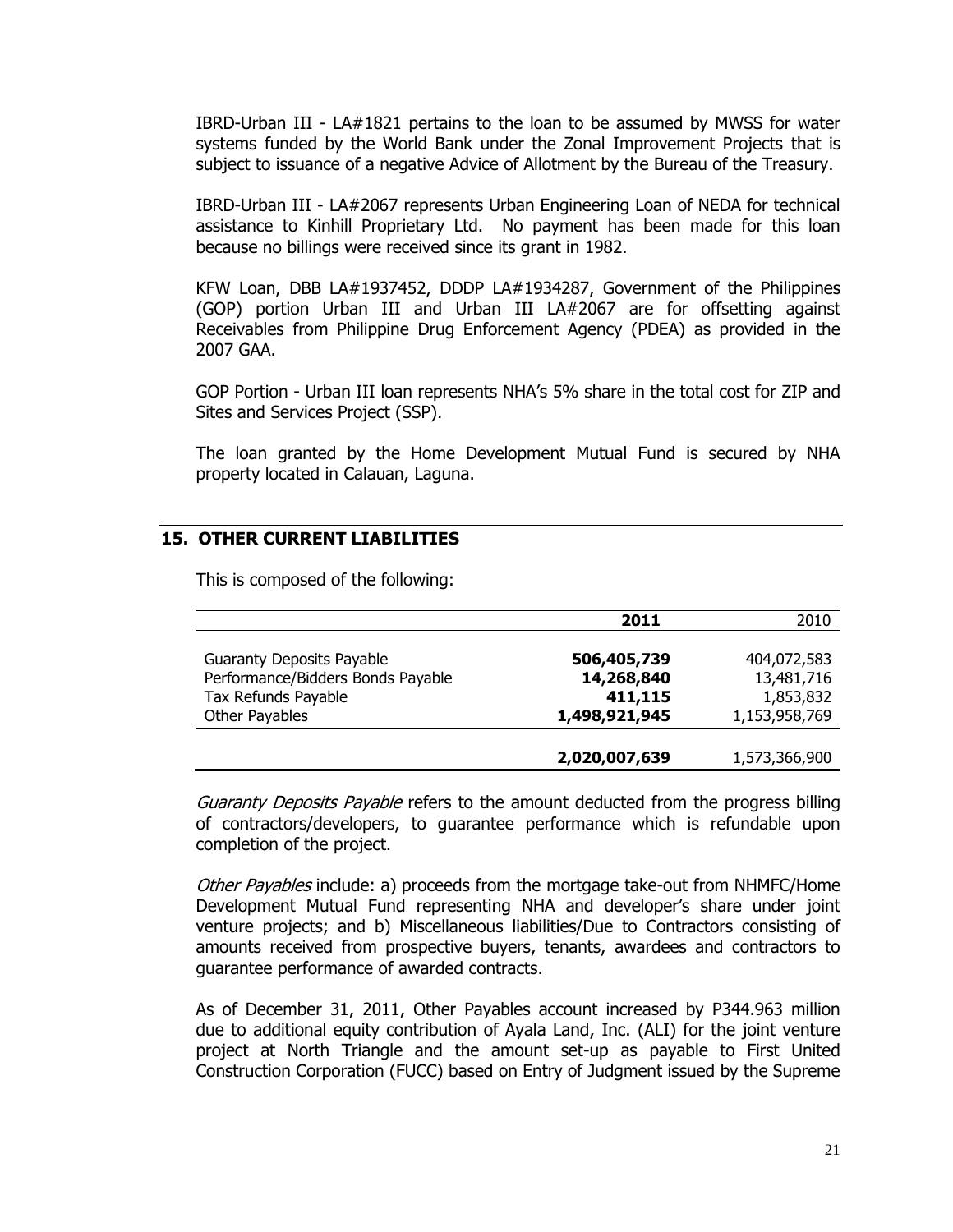Court, Second Division, on September 15, 2011 and payable to Goldenville Realty Development Corporation.

# **16. MORTGAGE PAYABLES**

This account represents *Mortgage Payables* to Philippine Veterans Bank.

The proceeds of the loan from the Philippine Veterans Bank of P500 million were used to bridge finance acquisition of various lots for the Northrail Relocation Program. This is secured by properties of NHA in Vitas Reclamation Industrial Area (Lot 4C TCT-256032 and Lot 4D TCT-256033) and properties in Pleasant Hills and BLC Pag-asa.

# **17. OTHER PAYABLES**

This account represents contingent liabilities for additional costs to be incurred to complete various projects which are sold although the projects are not yet completed.

# **18. DEFERRED CREDITS**

This account consists of the following:

|                                        | 2011          | 2010          |
|----------------------------------------|---------------|---------------|
|                                        |               |               |
| Deferred Income from Installment Sales | 2,725,780,899 | 2,710,063,352 |
| Depository Liabilities-Beneficiaries   | 435,534,320   | 509,373,389   |
| Deferred Profit - Uncollected Claims   | 14,788,141    | 14,788,141    |
| Restricted Funds (Smokey Mountain)     | 40,656,597    | 34,350,588    |
|                                        |               |               |
|                                        | 3,216,759,957 | 3,268,575,470 |

Deferred Income from Installment Sales is the difference between the selling price and cost of sales of lots, houses and lots or units sold.

Depository Liabilities include beneficiaries'/buyers' deposits on lots and titles, unapplied collection and rental deposit from beneficiaries of various NHA projects.

Deferred Profit – Uncollected Claims represents amount due to G  $\&$  M Realty Construction & Development Corporation, a joint venture partner, out of over expenditure in the project development of the Consuelo Heights Housing Projects in Tuguegarao, Cagayan per Court Decision for Civil Case No. Q 95-24669 dated February 2, 1998 and writ of execution dated March 1, 1999.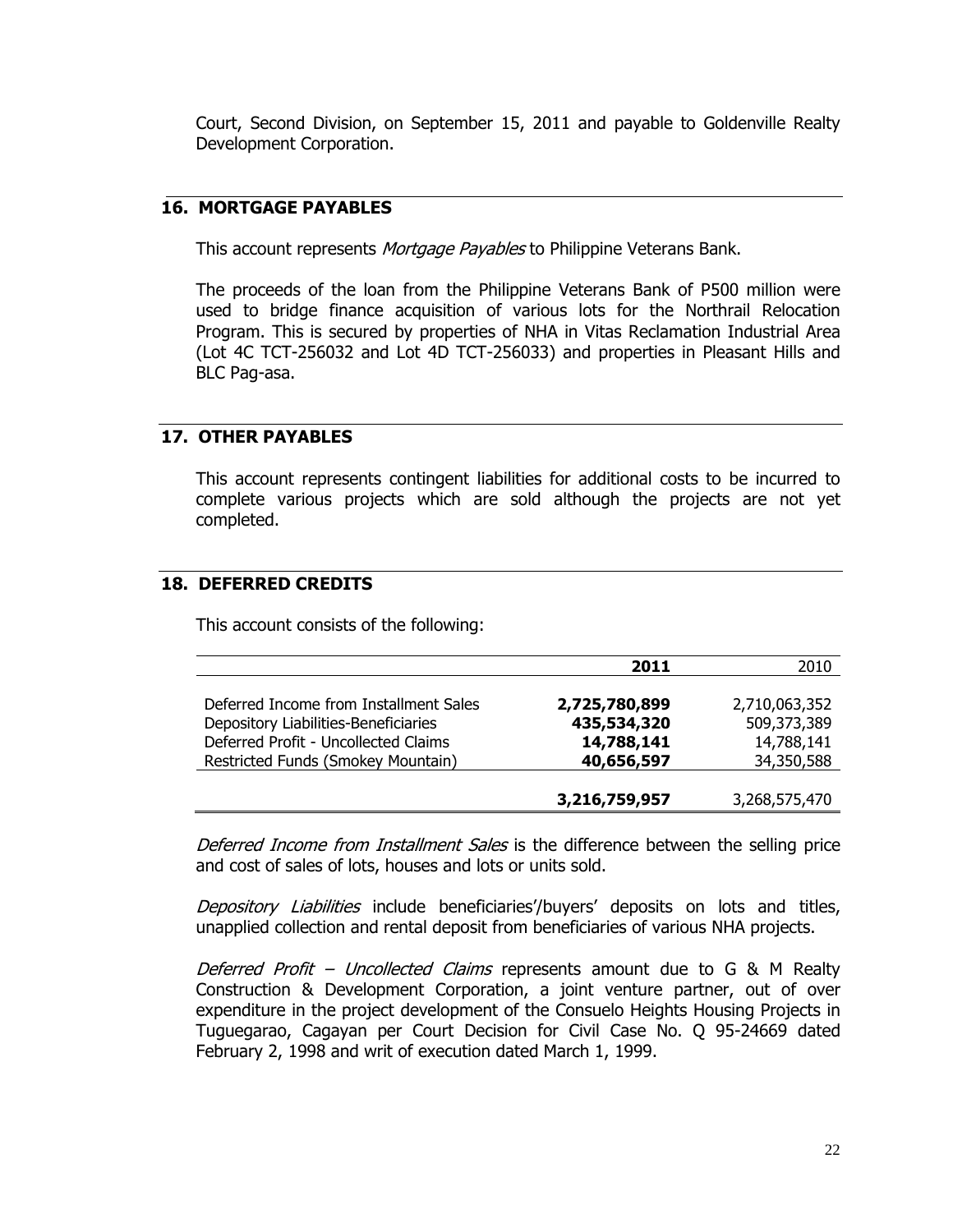Restricted Funds (Smokey Mountain) pertain to the collections from the sale of housing units in the Smokey Mountain Development and Reclamation Project (Now Paradise Heights Housing Project) pending the conveyance to the NHA by Home Guaranty Corporation of the title of the lots.

# **19. CAPITAL STOCK**

The authorized capitalization of the NHA is P5 billion, of which P2.893 billion has been issued by the National Government leaving an unissued capitalization of P2.106 billion.

# **20. MISCELLANEOUS CAPITAL**

This account substantially consists of value of properties received from the national government and private corporations. Details are as follows:

|                                           | 2011          | 2010          |
|-------------------------------------------|---------------|---------------|
|                                           |               |               |
| Urban Triangle Development Project        | 6,127,219,012 | 6,127,219,012 |
| <b>Vitas Reclamation Project</b>          | 1,520,185,412 | 1,520,185,412 |
| Smokey Mountain                           | 1,403,000,000 | 1,403,000,000 |
| Philippine Centennial Village Project     | 242,724,323   |               |
| Monterrazas Subdivision                   | 117,618,100   | 117,618,100   |
| Lot located in Cebu City                  | 59,521,772    | 59,521,772    |
| Three (3) lots from the Municipalities of | 57,843,696    | 57,880,073    |
| Pasig, Cainta and Taytay                  |               |               |
| Lots located in Baguio City               | 39,025,061    | 39,025,061    |
| Land Cost of Tala I, MRH                  | 26,209,000    | 26,209,000    |
| Lot from Department of Public             |               |               |
| Works and Highways                        | 17,764,646    | 17,764,646    |
| Lot located in Quezon City                | 14,513,760    | 14,513,760    |
| Lot in Sta. Ana, Manila from DSWD         | 10,826,000    | 10,826,000    |
| <b>Motor Vehicles</b>                     | 800,500       | 800,500       |
| Land $cost - Polo$ Transmitting           | 193,450       | 193,450       |
| Coop Housing                              |               |               |
| Land cost - Maria Orosa and               | 108,200       | 108,200       |
| Jorge Bocobo Housing Project              |               |               |
| Computer                                  | 25,000        | 25,000        |
|                                           |               |               |
|                                           | 9,637,577,932 | 9,394,889,986 |

The amount of P6.127 billion pertains to the appraised value of the lot located at the Government Center North Triangle, a joint venture project with Ayala Land, Inc.

The amount of P1.520 billion represents the NHA's share in the Vitas Reclamation Project. The value of the lot is computed based on the total lot area of 253,645 square meters multiplied by P6,000, the existing zonal valuation of lot, less development cost.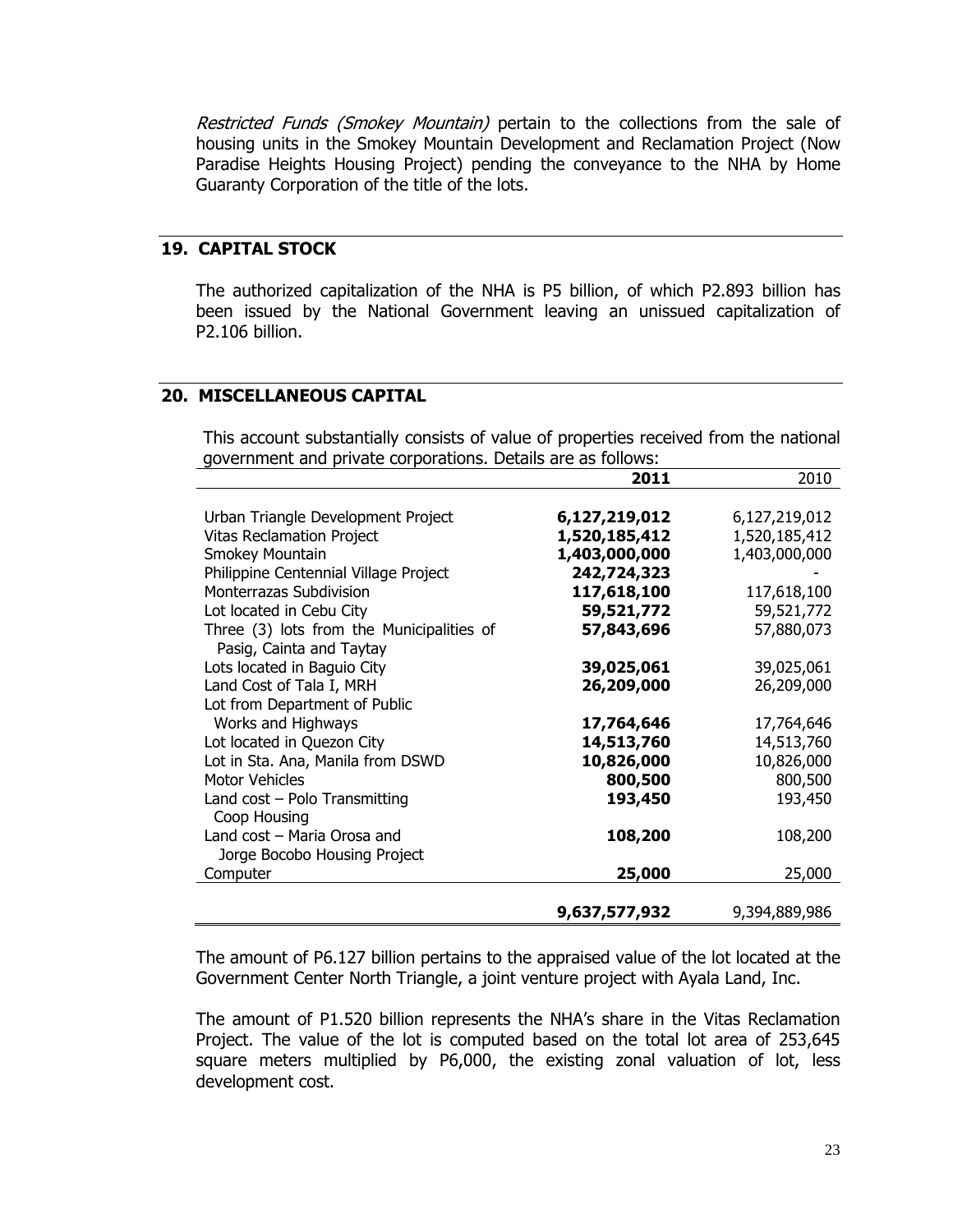The Smokey Mountain certificate represents the value of non-interest bearing participation certificates issued by the Asset Pool due to the conveyance of the Smokey Mountain site and the 79 hectares Manila Bay Foreshore property.

The Philippine Centennial Village Project in Taguig City was transferred by HUDCC to NHA.

The Monterraza property, donated by the Presidential Management Staff covering an area of 88,474 square meters more or less, was transferred to NHA to administer and sell the subject lots to bonafide settlers, as well as acquire and develop alternative sites, for socialized housing as approved by the President on July 7, 1997.

The land located at Barangay Sambag 2 in Cebu City was conveyed by DOH to the NHA per Memorandum of Agreement dated February 4, 1992 and intended for socialized housing in the area.

The three (3) lots in Pasig, Cainta and Taytay with an area of 171.03 hectares more or less, were transferred to NHA during the last quarter of 1999. These lots are intended for socialized housing under Presidential Proclamation No. 458 dated August 29, 1994.

The 8,981.99 square meter lot at P1,940 per square meter in Barangay Lualhati, Baguio amounting to P17.425 million was acquired thru Presidential Decree No. 262 as amended by Presidential Decree No.396 dated March 1989.

A 9,000 square meter lot located in BPI Compound, Cresencia Village in Baguio City amounting to P21.600 million is intended for socialized housing under Presidential Proclamation No. 360 and MOA dated August 05, 1999, OCT No. P-3045 and Special Patent No. 3659.

The amount of P26.209 million represents the cost of the Tala I Medium- Rise Housing (MRH), under Presidential Proclamation No. 843 as amended by R.A. No. 7999 and Proclamation No.366.

The 20,315 square meter lot located in Sta. Ana, Manila, was transferred by the DPWH to NHA under Proclamation No. 848, dated January 14, 1992 as relocation site of the squatters, flood victims and other indigents of Greater Manila area.

The land located at Barangay Katipunan, Quezon City was conveyed by the Local Government of Quezon City per Deed of Reconveyance under Board Resolution No. 4477, dated January 2002 authorizing the conversion of its land use from slaughter house site to residential lot for proper distribution and award to its occupants.

The 10,826 square meter lot, identified as Lots 6 and 11, Block 22 located at Sta. Ana Manila, is covered by TCT No. 234394 and 234399 valued at P1,000 per square meter for Barrio Puso Homeowners Association.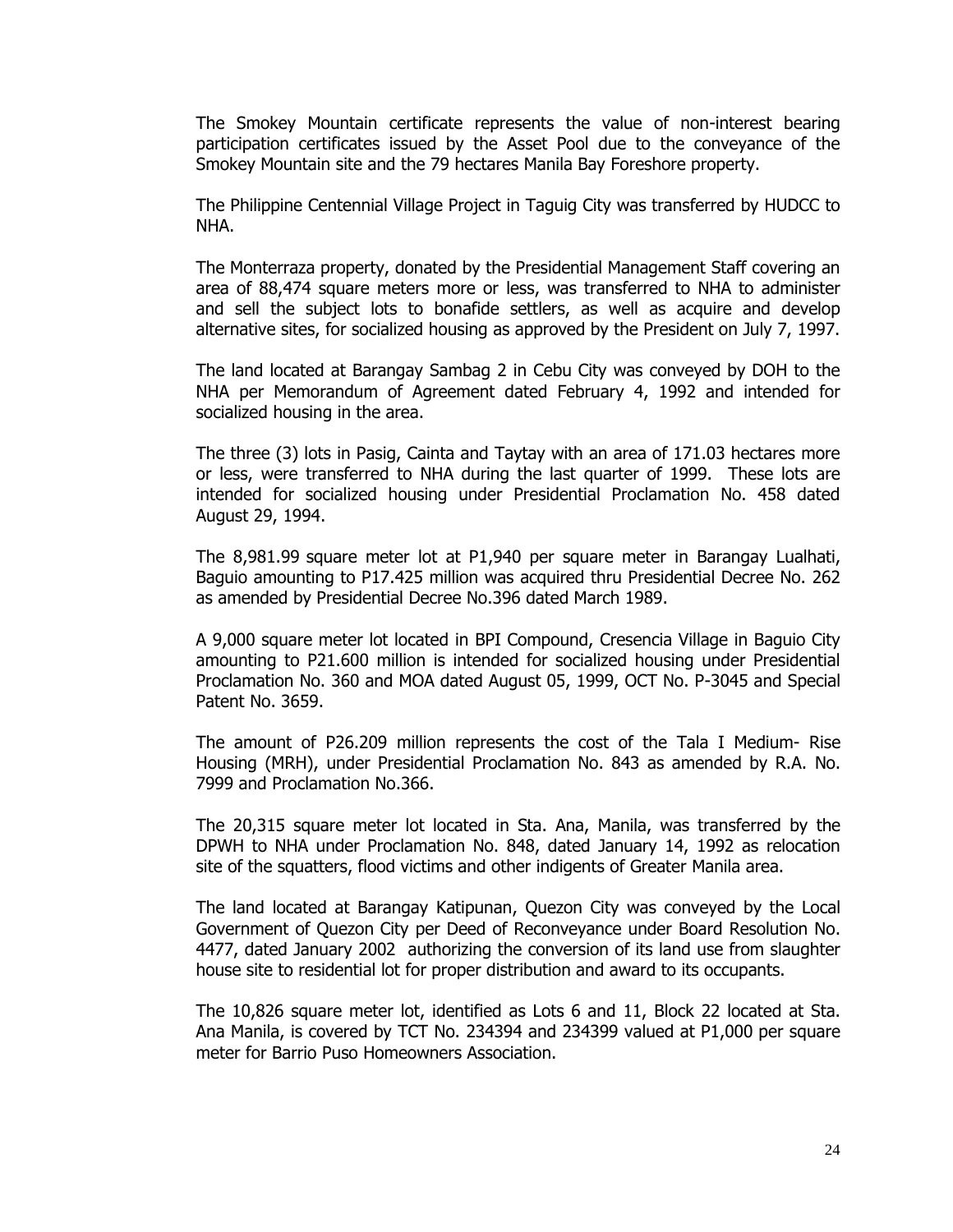The 3,869 square meter lot valued at P50 per square meter in Karuhatan, Valenzuela, is for proper disposition to the members of Polo Transmitting Community Development Cooperative, Inc.

The motor vehicles were donated by the Japan International Cooperation Agency (JICA) and Kinhill Proprietary Ltd., while the computers were donated by Meiy Construction.

# **21. SUBSIDY INCOME FROM THE NATIONAL GOVERNMENT**

As of December 31, 2011, the NHA received allotment for various projects and relocation/resettlement and AFP/PNP housing amounting to P21.441 billion, as shown below:

|                                                                                                              | Advice of<br>Allotment | <b>Cash Received</b> | <b>Balance</b> |
|--------------------------------------------------------------------------------------------------------------|------------------------|----------------------|----------------|
| A. Carry Over from prior<br>obligation-<br>years<br>balance                                                  |                        |                      |                |
| 2010:<br>Resettlement and<br>Slum Upgrading for<br>Lands Proclaimed as<br>Socialized Housing<br><b>Sites</b> | 1,408,479,955          | 1,308,138,000        | 100,341,955    |
| Resettlement project<br>in_Irosin, Sorsogon                                                                  | 31,520,000             | 31,520,000           |                |
| Sub-total                                                                                                    | 1,439,999,955          | 1,339,658,000        | 100,341,955    |
| B. 2011 Appropriations                                                                                       |                        |                      |                |
| Resettlement<br>Program                                                                                      | 4,275,000,000          | 331,682,000          | 3,943,318,000  |
| Armed Forces of the<br>Philippines<br>and<br>Philippine<br>National<br>Police<br>Housing<br>Project          | 4,676,100,000          | 3,475,355,000        | 1,200,745,000  |
| Iloilo<br>Resettlement<br>Project                                                                            | 100,000,000            |                      | 100,000,000    |
| <b>North</b><br>Triangle<br><b>Relocation Project</b>                                                        | 450,000,000            |                      | 450,000,000    |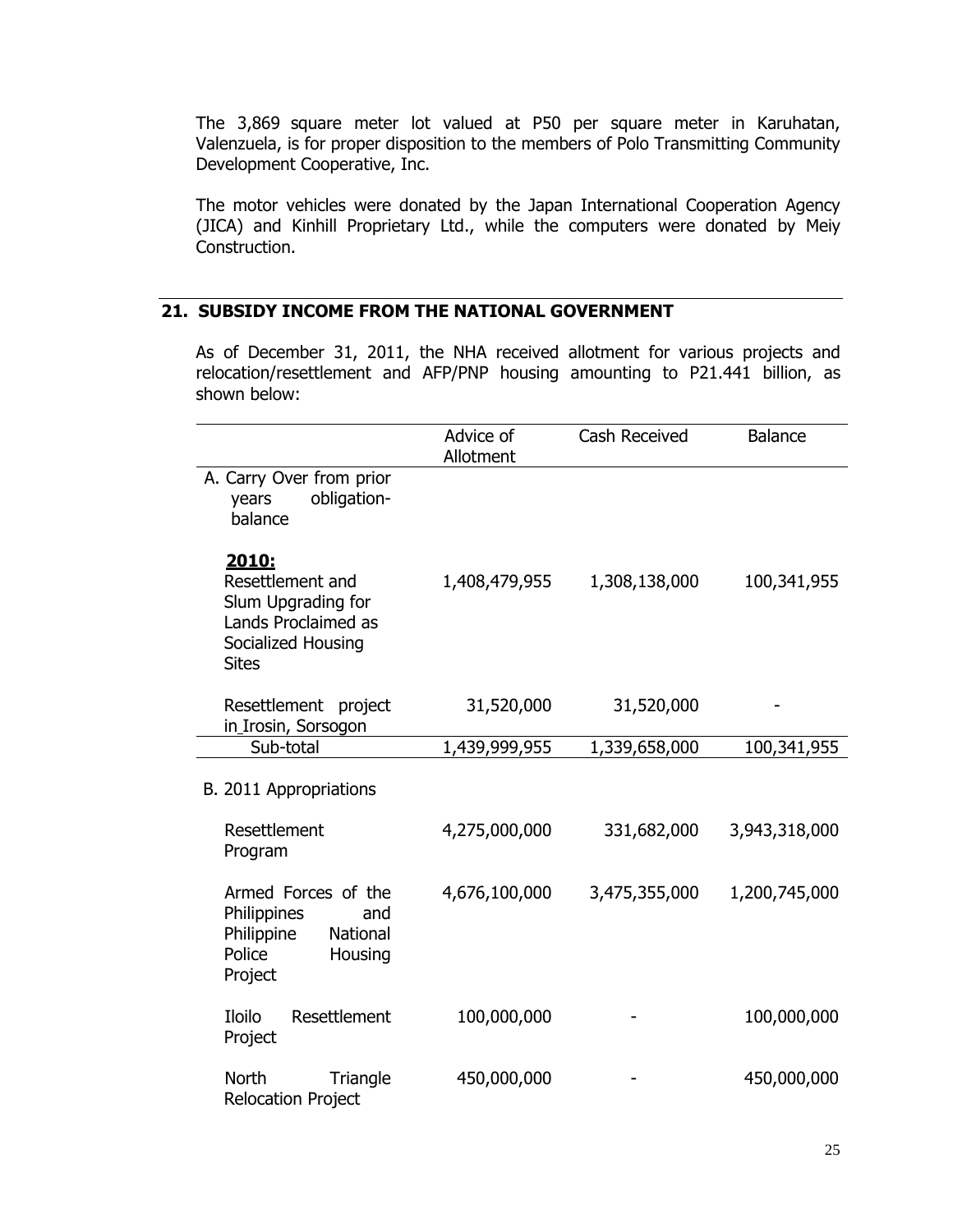|                                                                                                              | Advice of<br>Allotment | Cash Received | <b>Balance</b> |
|--------------------------------------------------------------------------------------------------------------|------------------------|---------------|----------------|
| Housing for Bureau of<br>Fire Protection (BFP)<br>and Bureau of Jail<br>Management<br>and<br>Penology (BJMP) | 500,000,000            |               | 500,000,000    |
| Five-Year Housing<br>Program for Families<br>living along danger<br>areas in Metro Manila                    | 10,000,000,000         |               | 10,000,000,000 |
| Sub-total                                                                                                    | 20,001,100,000         | 3,807,037,000 | 16,194,063,000 |
|                                                                                                              |                        |               |                |
| <b>Total</b>                                                                                                 | 21,441,099,955         | 5,146,695,000 | 16,294,404,955 |
|                                                                                                              |                        |               |                |

# **22. CORRECTION OF PRIOR YEARS' ERRORS**

This account is broken down as follows:

|                                              | 2011            | 2010            |
|----------------------------------------------|-----------------|-----------------|
| Prior Years' Debits -                        |                 |                 |
| Adjustments on computation of interest on    |                 |                 |
| collection from DOTC from May 2007 to        |                 |                 |
| June 2011                                    | (192, 900, 871) |                 |
| Adjustment<br>on accrued<br>rental<br>and    |                 |                 |
| amortization receivable                      | (107,189,571)   | 1,836,913       |
| Various adjustments to income                | 66,044,813      | 21,653,382      |
| Prior years' amortization<br>interest,       |                 |                 |
| delinquency interest, notarial fees,         |                 |                 |
| service fees, miscellaneous income           | 50,722,564      | 33,737,405      |
|                                              |                 |                 |
| Prior Years' Credits -                       |                 |                 |
| Maintenance and other operating expenses     | (188, 839, 649) | (241, 132, 728) |
| Personal services                            | (1,869,044)     | (14,867,626)    |
|                                              |                 |                 |
| Subsidy -                                    |                 |                 |
| Liquidation of various resettlement projects | (69,872,331)    | (53,746,354)    |
| Northrail/Southrail relocation projects      | (29,434,871)    | (81, 279, 358)  |
|                                              |                 |                 |
|                                              | (473,338,960)   | (333,798,366)   |

# **23. PENDING CASES IN COURT**

As of December 31, 2011, no provision for liability was recognized or taken up in the books for cases in court because the amount cannot be measured reliably, pending court decision.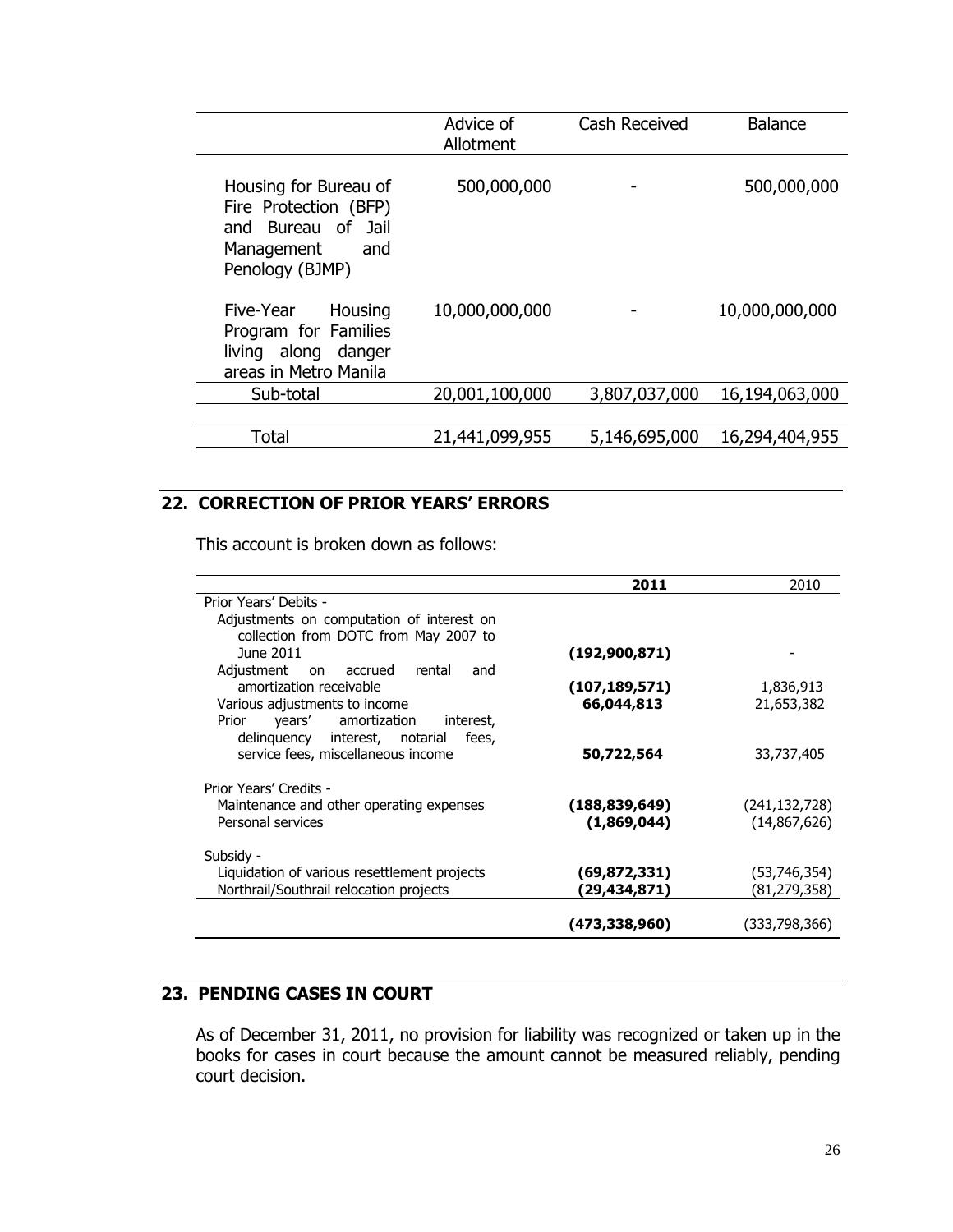The following are the list of the NHA pending cases:

| <u>DOCKET NO.</u>                                                                                                               | <b>PROPERTY</b>                | <b>DESCRIPTION</b>        |
|---------------------------------------------------------------------------------------------------------------------------------|--------------------------------|---------------------------|
| NHA vs. A.C. Yulo, et al.<br>Case No. 1355                                                                                      | <b>Bacolod City</b>            | <b>Expropriation case</b> |
| Mandurriao Sites &<br>Services Civil Case No.<br>4255                                                                           | Mandurriao Sites & Services    | <b>Expropriation case</b> |
| NHA vs. Bernabe Noble, et<br>al. Case No. 7847                                                                                  | Lapasan, Cagayan de Oro City   | <b>Expropriation case</b> |
| NHA vs. City of Cagayan<br>de Oro, et al. Civil Case<br>No. 7465                                                                | Macabalan, Cagayan de Oro City | Expropriation case        |
| NHA vs. Casimiro<br>Tamparong, et al. Civil<br>Case No. 7464                                                                    | Puntod, Cagayan de Oro City    | <b>Expropriation case</b> |
| NHA vs. Celso delos<br>Angeles, et al. Civil Case<br>No. 39068                                                                  | Karangalan, Pasig City         | <b>Expropriation case</b> |
| NHA vs. Aurea Abrera, et<br>al. Case No. 58413 RTC,<br>Br. 71, Pasig City C.A. G.R.<br>CV No. 66162                             | West Crame, San Juan, M.M.     | <b>Expropriation case</b> |
| NHA vs. Elisa Cabrera<br>Luna, et al. Case No. C-<br>10688                                                                      | Bagong Barrio, Caloocan City   | Expropriation case        |
| NHA vs. Patricia L.<br>Tiongson, et al. CC No. 87-<br>42018 and CC No. 87-<br>42019, RTC Br. 41, Manila<br>(CA GR CV No. 37367) | Tambunting, Tondo, Manila      | Expropriation case        |
| NHA vs. Patricia L.<br>Tiongson, et al. CC No. C-<br>87-42017 and CC No. 87-<br>42016, RTC Br. 40, Manila<br>(CA GR CV 37367)   | Sunog Apog, Tondo, Manila      | Expropriation case        |
| NHA vs. Ruperto Marero,<br>et al. Case No. 27933                                                                                | Antipolo City                  | Expropriation case        |
| NHA vs. Goldstar Inc. Civil<br>Case No. 26804                                                                                   | Antipolo City                  | <b>Expropriation case</b> |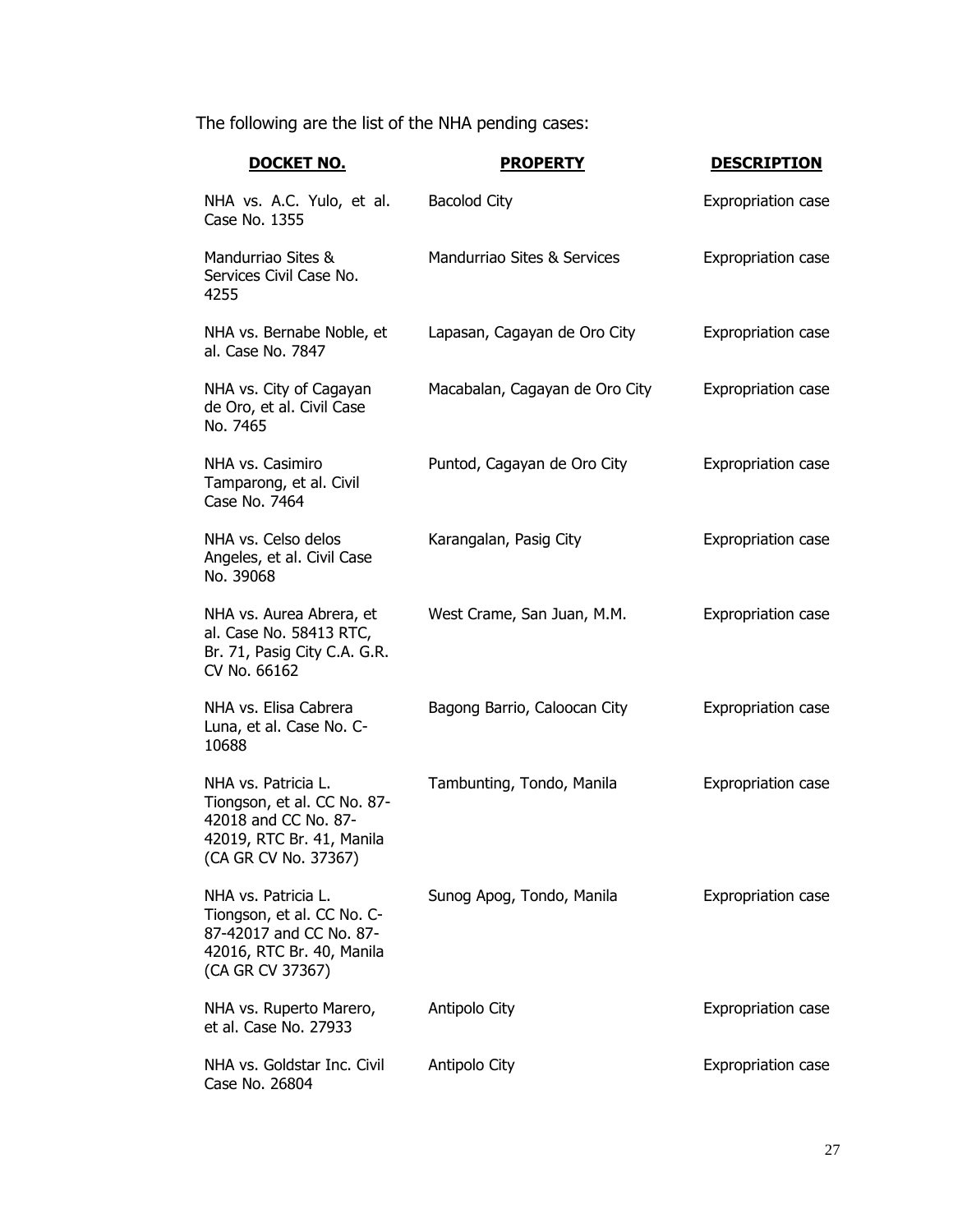| DOCKET NO.                                                                                                                | <b>PROPERTY</b>                       | <b>DESCRIPTION</b> |
|---------------------------------------------------------------------------------------------------------------------------|---------------------------------------|--------------------|
| NHA vs. Humberto<br>Villareal, et al. SCA-007-<br>01, RTC Br. 17, Roxas City                                              | Brgy. Poblacion Sur, Ivisan,<br>Capiz | Expropriation case |
| R-II Builders, Inc.<br>(Petitioner) vs. Home<br>Guaranty Corporation, et<br>al. (Respondents) Civil<br>Case No. 08-120402 | Tondo, Manila                         | Expropriation case |
| NHA vs. Virginia Pabelico,<br>et al. CA GR-CV-<br>70216/Case No. 88-45629                                                 | St. Ana, Manila                       | Expropriation case |
| NHA vs. Eliseo Aurelio, et<br>al.                                                                                         | Caloocan City                         | Expropriation case |
| NHA vs. Pedro Baello GR<br>No. 143230                                                                                     | Caloocan City                         | Expropriation case |
| NHA vs. Felipe Ilano, Case<br>No. TG                                                                                      |                                       | Expropriation case |
| Marina Reyes, et al. vs.<br>NHA, Civil Case No. Q-92-<br>12093                                                            |                                       | Expropriation case |
| <b>DASMARINAS BAGONG BAYAN</b>                                                                                            |                                       |                    |
| NHA vs. Sotero Alvaran,<br>Case No. TG-358 (Encabo<br>Property)                                                           |                                       | Expropriation case |
| Allia vo Aciolo Tolodo                                                                                                    |                                       | Evanopuintion and  |

NHA vs. Asislo Toledo (formerly owned by Luciano Austria), Case No. TG-385 & TG-386

Expropriation case

#### **GRACE PARK SUBDIVISION/BARRIO RODRIGUEZ, CALOOCAN CITY Handled by the Office of the Government Corporate Counsel**

| NHA vs. Domingo Lim, et<br>al. CC No. C-6226 GR No.<br>116176 RTC, Caloocan City | Grace Park Subd., Caloocan City | <b>Expropriation case</b> |
|----------------------------------------------------------------------------------|---------------------------------|---------------------------|
| NHA vs. Julia Diez, et al.<br>CA GR CV No. 10200-<br>10212, GR 110770            | Grace Park Subd., Caloocan City | <b>Expropriation case</b> |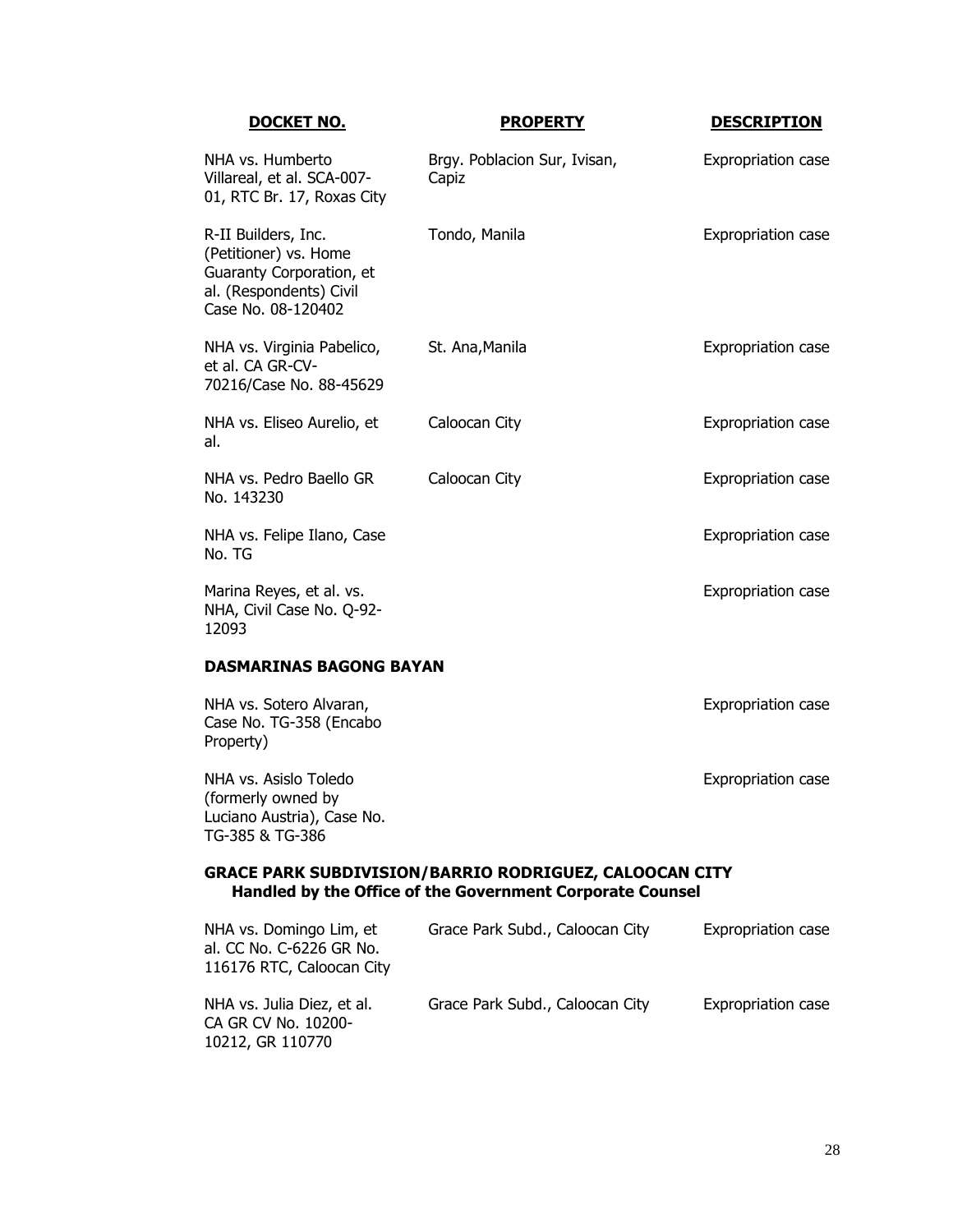| <u>DOCKET NO.</u>                                                                                                          | <b>PROPERTY</b>                 | <b>DESCRIPTION</b>        |
|----------------------------------------------------------------------------------------------------------------------------|---------------------------------|---------------------------|
| NHA vs. Fermin Manapat<br>CC No. C-6229, RTC,<br>Caloocan City, GR L-<br>118625, GR 110478,<br>110482-93                   | Grace Park Subd., Caloocan City | <b>Expropriation case</b> |
| NHA vs. Guillermo Batac,<br>Jr., CC No. C-6237, RTC-<br>Caloocan City, CA GR No.<br>10200-10212<br>(consolidated)          | Grace Park Subd. Caloocan City  | <b>Expropriation case</b> |
| NHA vs. Maximo<br>Laberanes, et al. CC No.<br>6231 RTC-Caloocan City,<br>CA GR No. 10200-10212                             | Grace Park Subd. Caloocan City  | <b>Expropriation case</b> |
| NHA vs. Cesario Vega, et<br>al. CC No. C-6435, RTC -<br>Caloocan City, CA GR CV<br>10200-10212<br>(consolidated)           | Grace Park Subd. Caloocan City  | <b>Expropriation case</b> |
| NHA vs. Conrado Ng<br>Cinco, CC No. C-6234,<br>RTC-Caloocan City                                                           | Grace Park Subd. Caloocan City  | <b>Expropriation case</b> |
| NHA vs. Alfredo de<br>Guzman et al. CC No. C-<br>6255, RTC-Caloocan City,<br>CA GR CV 10200-10212<br>(consolidated)        | Grace Park Subd. Caloocan City  | <b>Expropriation case</b> |
| NHA vs. Lucas Salonga CC<br>No. C-6235, RTC-Caloocan<br>City, CA GR CV No. 10200-<br>10212 (consolidated)                  | Grace Park Subd. Caloocan City  | <b>Expropriation case</b> |
| NHA vs. Dominador Ramos<br>CC No. C-6228, RTC-<br>Caloocan, CA GR CV<br>10200-10212<br>(consolidated)                      | Grace Park Subd. Caloocan City  | <b>Expropriation case</b> |
| NHA vs. Aurora Dy-Dela<br>Costa, et al. CC No. C-<br>6230, RTC - Caloocan<br>City, CA GR CV 10200-<br>10212 (consolidated) | Grace Park Subd. Caloocan City  | Expropriation case        |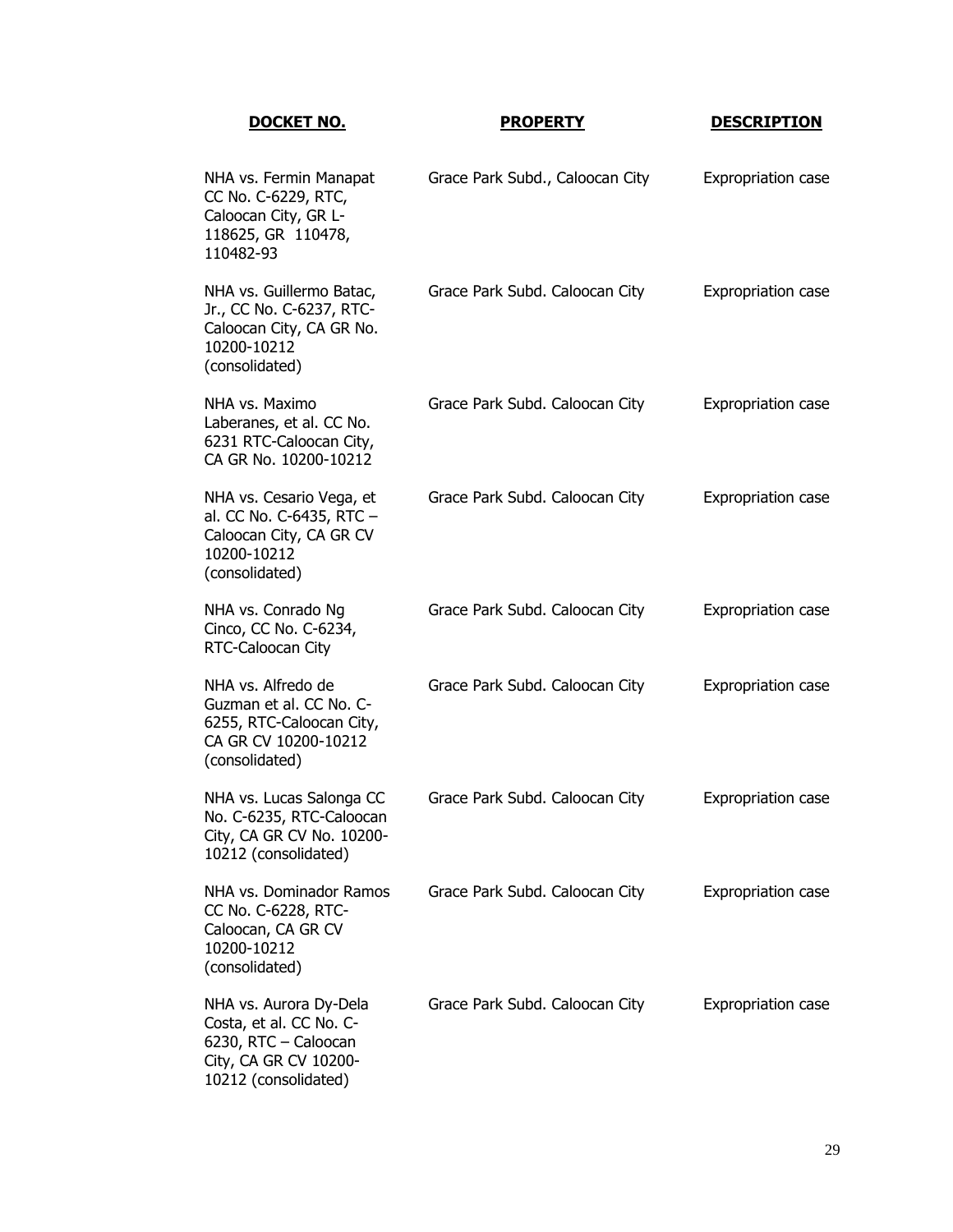#### **DOCKET NO. PROPERTY DESCRIPTION**

| NHA vs. Roman Catholic<br>Archbishop of Manila, CC<br>No. C-6625, RTC-Caloocan<br>City, CA GR CV 10200-<br>10212 (consolidated)    | Grace Park Subd. Caloocan City  | Expropriation case        |
|------------------------------------------------------------------------------------------------------------------------------------|---------------------------------|---------------------------|
| NHA vs. Carco Motor<br>Sales, Inc. CC No. C-6237,<br>RTC Caloocan City,<br>(consolidated)                                          | Grace Park Subd. Caloocan City  | <b>Expropriation case</b> |
| NHA vs. Virginia Castro, et<br>al., CC No. C-6226, RTC-<br>Caloocan City, CA GR CV<br>27159 CC No. C-6226                          | Grace Park Subd. Caloocan City  | <b>Expropriation case</b> |
| NHA vs. John C. Lee, CC<br>No. C-6233, RTC-Caloocan<br>City, CA GR CV No. 10200-<br>10212                                          | Grace Park Subd. Caloocan City  | Expropriation case        |
| NHA vs. Angelita Puno, CC<br>No. C-6232, RTC-Caloocan<br>City, CA GR CV 10200-<br>10212                                            | Grace Park Subd. Caloocan City  | Expropriation case        |
| NHA vs. Juan Puno and<br>Carmencita Cayanan, CC<br>No. C-6238, RTC-<br>Caloocan, CA GR CV<br>10200-10212                           | Grace Park Subd. Caloocan City  | Expropriation case        |
| NHA vs. Sps. Elias and<br>Inocencia Cuyugan, Juan<br>Puno and Carmencita, CC<br>No. C-6226, RTC-Caloocan<br>City, GR No. 110530-42 | Grace Park Subd. Caloocan City  | Expropriation case        |
| NHA vs. Carco<br>Motors/Philtrust Bank, CC<br>No. C-6236                                                                           | Grace Park Subd., Caloocan City | <b>Expropriation case</b> |

# **24. SUPPLEMENTARY INFORMATION REQUIRED UNDER BUREAU OF INTERNAL REVENUE REGULATION 15-2010**

In compliance to the above regulation, the following taxes and withholding taxes were paid and accrued in CY 2011: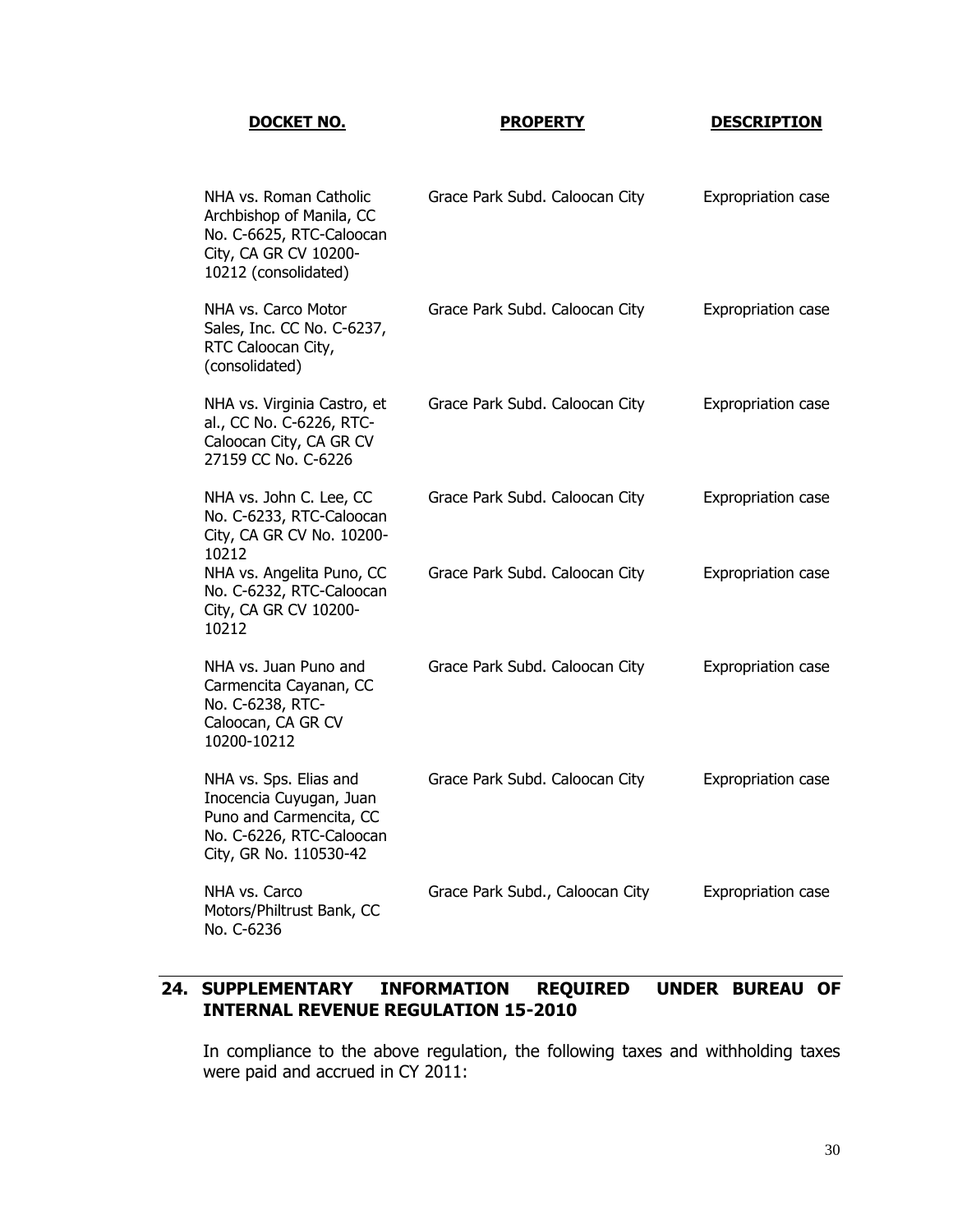| Taxes paid in 2011                       |               |
|------------------------------------------|---------------|
| On compensation                          | 56,957,777.52 |
| Others                                   | 12,081,194.33 |
| Total                                    | 69,038,971.85 |
| Add: Taxes withheld (to be paid in 2012) |               |
| On compensation                          | 779,811.14    |
| Expanded                                 | 162,022.30    |
| VAT and Other Percentage Tax             | 375,597.87    |
| Total                                    | 1,317,431.31  |
| Total taxes paid and accrued             | 70,356,403.16 |

#### **25. AUTHORIZATION TO ISSUE FINANCIAL STATEMENTS**

The financial statements of NHA for CY 2011 were approved for issuance per Board Resolution No. 5434, dated March 30, 2012.

# **26. TRUST FUNDS**

# **NATIONAL GOVERNMENT CENTER (NGC)**

On March 29, 2005, the Home Guaranty Corporation (HGC) transferred to the NHA the operations and management of the National Government Center (NGC) Housing Project, by virtue of Republic Act No. 9207, otherwise known as the National Government Center Housing and Land Utilization Act of 2003. Under this Act, the NHA was made the trustee of the NGC Housing Project (East and West) excluding those where the Home Guaranty Corporation (HGC) has acquired propriety interest.

The transactions of the National Government Center (NGC) Housing Project are offbook transactions. A separate set of books are being maintained for this trust fund and, therefore, not included in NHA's financial statements. As of December 31, 2011 and 2010, fund resources amounted to P613,599,594 and P581,178,340, respectively.

The NGC Housing Project incurred a net loss of P20,398,000 in December 2011 and P19,490,591 in December 2010 from its operation, with operating expenses of P28,739,834 in December 2011 and P27,724,364 in December 2010 and Gross Receipts of P8,341,833 in December 2011 and P8,233,773 in December 2010**.**

Prior to its transfer to NHA, the NGC Housing Project came into existence by virtue of Proclamation No. 137, dated August 11, 1987, thereby segregating lands covering more or less 150 hectares from the National Government Center situated at West of Commonwealth Avenue, Quezon City, to be utilized as socialized housing for the beneficiaries living thereat. In April 1998, Proclamation No. 1169 was issued